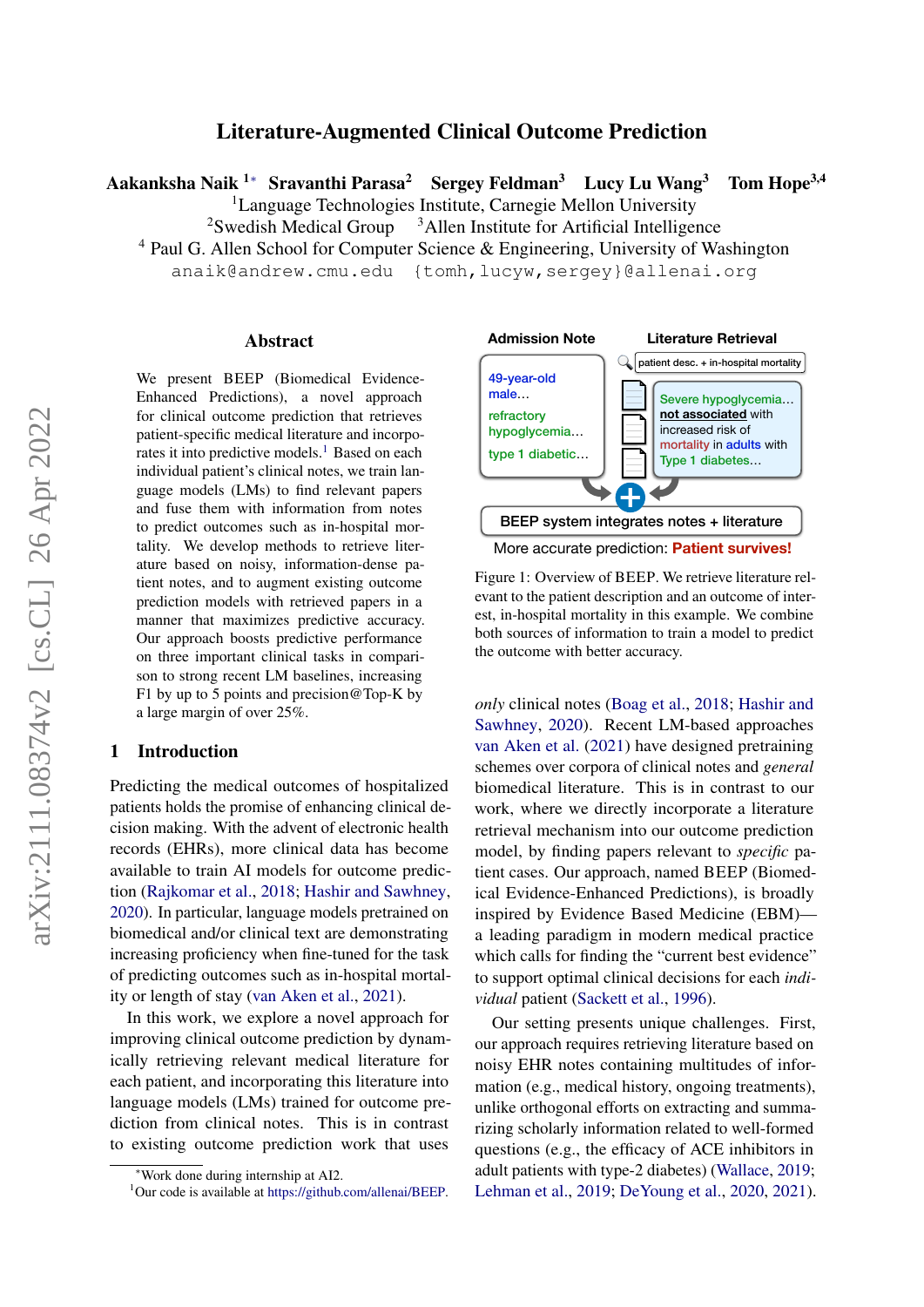In addition, as our end task is predicting patient outcomes, another challenge lies in aggregating the retrieved literature in a way that maximizes prediction accuracy. Toward these challenges, we make the following key contributions:

- Literature-Augmented Model. As illustrated in Figure [1,](#page-0-1) for each ICU patient and each target outcome to be predicted (e.g., mortality), our model retrieves papers from PubMed, encoded and fused together with the ICU admission note for making a final prediction. We present several architectures for retrieving papers and for aggregating and combining them with clinical notes. We make our code, cohort selection, paper identifiers and models publicly available.
- Adding Literature Boosts Results. For evaluation, we measure both overall performance and precision/recall@Top-K, to account for the realworld scenario where "alarms" are only raised for high-confidence predictions to avoid alarm fatigue [\(Sendelbach and Funk,](#page-10-4) [2013\)](#page-10-4). BEEP provides substantial improvements over baselines, with strong gains in overall classification performance and precision@Top-K. For example, we improve F1 by up to 5 points and precision@Top-K by a large margin of over 25%.
- Exploring Patient-Specific Retrieval. We explore a range of sparse and dense retrieval approaches, including language models, for the complex and underexplored task of retrieving relevant literature based on a patient's noisy, information-dense clinical note. Our final retrieval module employs a retrieve-rerank approach that effectively retrieves helpful literature, as shown in our analysis (section [5\)](#page-6-0).

We hope our work opens new research directions for automatically scanning literature for patientspecific evidence, and combining it with EHR information to boost accuracy of medical predictive models. Finally, our work raises the more general prospect of building predictive models that can dynamically *learn to retrieve literature* for optimizing task accuracy, in medicine and other related areas.

## 2 Related Work

Patient-Specific Literature Retrieval. Since 2014, the Text REtrieval Conference (TREC) has organized a series of challenges to advance research in this area. The TREC Clinical Decision Support (CDS) tracks focused on evaluating systems on the task of retrieving biomedical articles relevant for answering generic clinical questions about patient medical records (e.g., identifying potential diagnoses, treatments, and tests) [\(Simpson et al.,](#page-10-5) [2014;](#page-10-5) [Roberts et al.,](#page-10-6) [2015,](#page-10-6) [2016\)](#page-10-7). TREC CDS 2014 and 2015 used short case reports as idealized representations of medical records due to the lack of available de-identified records. TREC 2016 shifted to using real-world medical records from the Medical Information Mart for Intensive Care (MIMIC) database [\(Johnson et al.,](#page-9-4)  $2016$  $2016$ ).<sup>2</sup> In our work, our focus is on *predicting clinical outcomes* using ICU admission notes and patient-specific retrieved literature.

[Ueda et al.](#page-10-8) [\(2021\)](#page-10-8) use contextualized representations on more structured retrieval tasks not involving clinical notes [\(Voorhees et al.,](#page-10-9) [2021\)](#page-10-9), leaving open the question of how large pretrained language models (LMs) would fare on long, noisy EHR text. We explore this by experimenting with LMs for retrieval based on EHR text.

Clinical Outcome Prediction. The idea of using automated outcome prediction for assisting clinical triage, workflow optimization, and hospital resource management has received much interest recently, especially given the conditions of the COVID-19 pandemic [\(Li et al.,](#page-10-10) [2020\)](#page-10-10). Predictive models based on structured (e.g., lab results) and unstructured (e.g., nursing notes) information have been built for key clinical outcomes including mortality [\(Jain et al.,](#page-9-5) [2019;](#page-9-5) [Feng et al.,](#page-9-6) [2020\)](#page-9-6), length of hospital stay [\(van Aken et al.,](#page-10-1) [2021\)](#page-10-1), readmission [\(Jain et al.,](#page-9-5) [2019\)](#page-9-5), sepsis [\(Feng et al.,](#page-9-6) [2020\)](#page-9-6), prolonged mechanical ventilation [\(Huang et al.,](#page-9-7) [2020\)](#page-9-7), and diagnostic coding [\(Jain et al.,](#page-9-5) [2019;](#page-9-5) [van Aken](#page-10-1) [et al.,](#page-10-1) [2021\)](#page-10-1). Increasingly, models have leveraged unstructured text from notes since they can contain key information for outcome prediction [\(Boag](#page-8-0) [et al.,](#page-8-0) [2018;](#page-8-0) [Jin et al.,](#page-9-8) [2018\)](#page-9-8). Most recently, [van](#page-10-1) [Aken et al.](#page-10-1) [\(2021\)](#page-10-1) attempted this using large pretrained LMs. Our work compares the performance of a broader range of state-of-the-art pretrained language models on outcome prediction tasks.

# 3 BEEP: Literature-Enhanced Clinical Predictive System

Task & Approach Overview. Our goal is to improve models for clinical outcome prediction

<span id="page-1-0"></span><sup>&</sup>lt;sup>2</sup>Since 2017, the focus has switched to TREC-PM (precision medicine) tracks where articles are retrieved based on short structured queries with attributes such as patient condition and demographics, a less realistic scenario.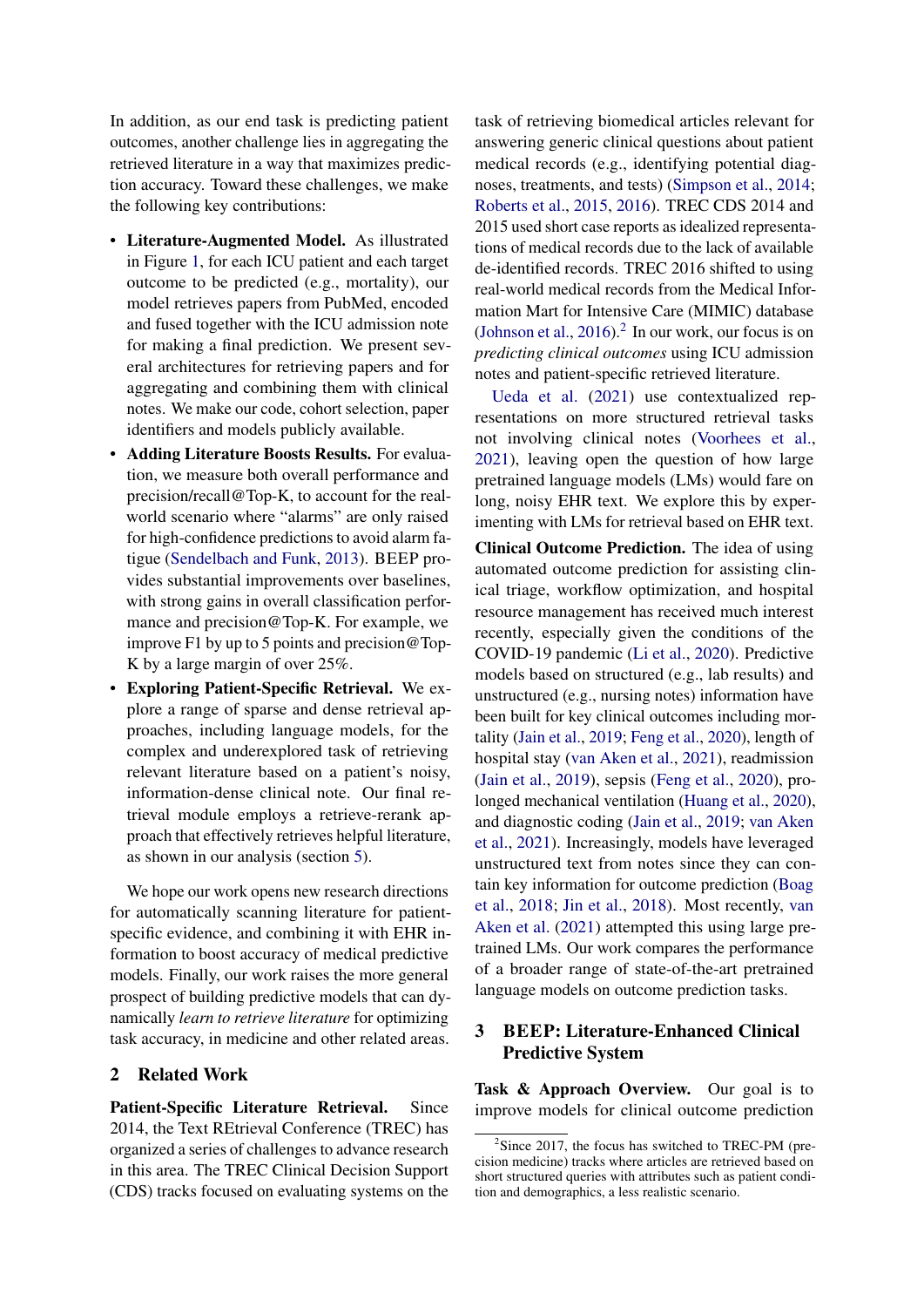<span id="page-2-1"></span>

Figure 2: Complete system pipeline, unpacking the high-level overview seen in Figure [1.](#page-0-1) For a given patient ICU admission note, the literature retrieval module first retrieves relevant biomedical abstracts from a clinical outcome-specific index, then reranks a top-ranked subset of abstracts. The outcome prediction module aggregates information from these reranked abstracts and fuses it with the admission note to make the final prediction

from EHR notes by augmenting them with relevant biomedical literature. BEEP consists of two main stages: (i) literature retrieval, and (ii) outcome prediction. We also briefly experiment with a formulation that trains both jointly (details in section [4\)](#page-4-0). Given a patient EHR note Q and a clinical outcome of interest  $y$ , the first stage is to identify a set of biomedical abstracts  $Docs(Q) = \{D_1, ..., D_n\}$ from PubMed $3$  that may be helpful in assessing the likelihood of the patient having that outcome. The next stage is to augment the input to an EHR-based outcome prediction model with these retrieved abstracts  $(Q \cup \text{Docs}(Q))$  and predict the final outcome. Figure [1](#page-0-1) provides a high-level illustration of BEEP, and Figure [2](#page-2-1) unpacks it with more detail. Next, we describe our system's main components.

## 3.1 Literature Retrieval Module

Our literature retrieval module consists of three components: (i) an index of biomedical abstracts pertaining to the outcome of interest, (ii) a *retriever* that retrieves a ranked list of abstracts relevant to the patient note from the index, and (iii) a *reranker* that reranks retrieved abstracts using a stronger document similarity computation model. For the retriever, we experiment with both sparse and dense models. We follow the standard retrieve-rerank approach, which has been shown to achieve good balance between efficiency and retrieval performance [\(Dang et al.,](#page-9-9) [2013\)](#page-9-9), and has recently also proved useful for large-scale biomedical literature search [\(Wang et al.,](#page-10-11) [2021\)](#page-10-11). In the retrieval step, we prioritize efficiency, using models that scale well to large document collections but are not as accurate, to return a set of top documents. In the reranker step, we prioritize retrieval performance by running a computationally expensive but more accurate model on the smaller set of retrieved documents.

#### 3.1.1 Outcome-Specific Index Construction

Since we are interested in identifying information related to a *specific outcome* for a patient, we begin by constructing an index of all abstracts from PubMed relevant to that outcome to limit search scope. To gather all abstracts relevant to a clinical outcome, we first identify MeSH (Medical Subject Heading) terms associated with the outcome by performing MeSH linking on the outcome descriptions using scispaCy [\(Neumann et al.,](#page-10-12) [2019\)](#page-10-12). These associated MeSH terms are then used as queries to retrieve abstracts.[4](#page-2-2) For some MeSH terms that are too broad (e.g., "mortality"), we include additional qualifiers (e.g., "human") to make sure we do not gather articles that are not relevant to our overall patient cohort. Appendix [A](#page-10-13) lists the final set of queries used for all clinical outcomes considered in this work. Abstracts retrieved via this process are used to construct the outcome-specific index.

#### 3.1.2 Sparse Retrieval Model

The sparse retrieval model returns top-ranked abstracts based on cosine similarity between TF-IDF vectors of MeSH terms for the query (clinical note) and the documents (outcome-specific abstracts). MeSH terms from abstracts are extracted by running scispaCy MeSH linking over the abstract text. PubMed MeSH tagging is done only at the abstract level, and does not reflect actual term frequency in the text, requiring our extraction step. However, extracting MeSH terms from clinical notes requires a more elaborate pipeline, due to two major issues:

• Entity type and boundary issues: Offthe-shelf entity extractors like scispaCy and cTAKES [\(Savova et al.,](#page-10-14) [2010\)](#page-10-14) extract some entity types that are uninformative for relevant literature retrieval, e.g., hospital names, references

<span id="page-2-0"></span><sup>3</sup> <https://pubmed.ncbi.nlm.nih.gov>

<span id="page-2-2"></span><sup>4</sup> <https://www.ncbi.nlm.nih.gov/books/NBK25499/>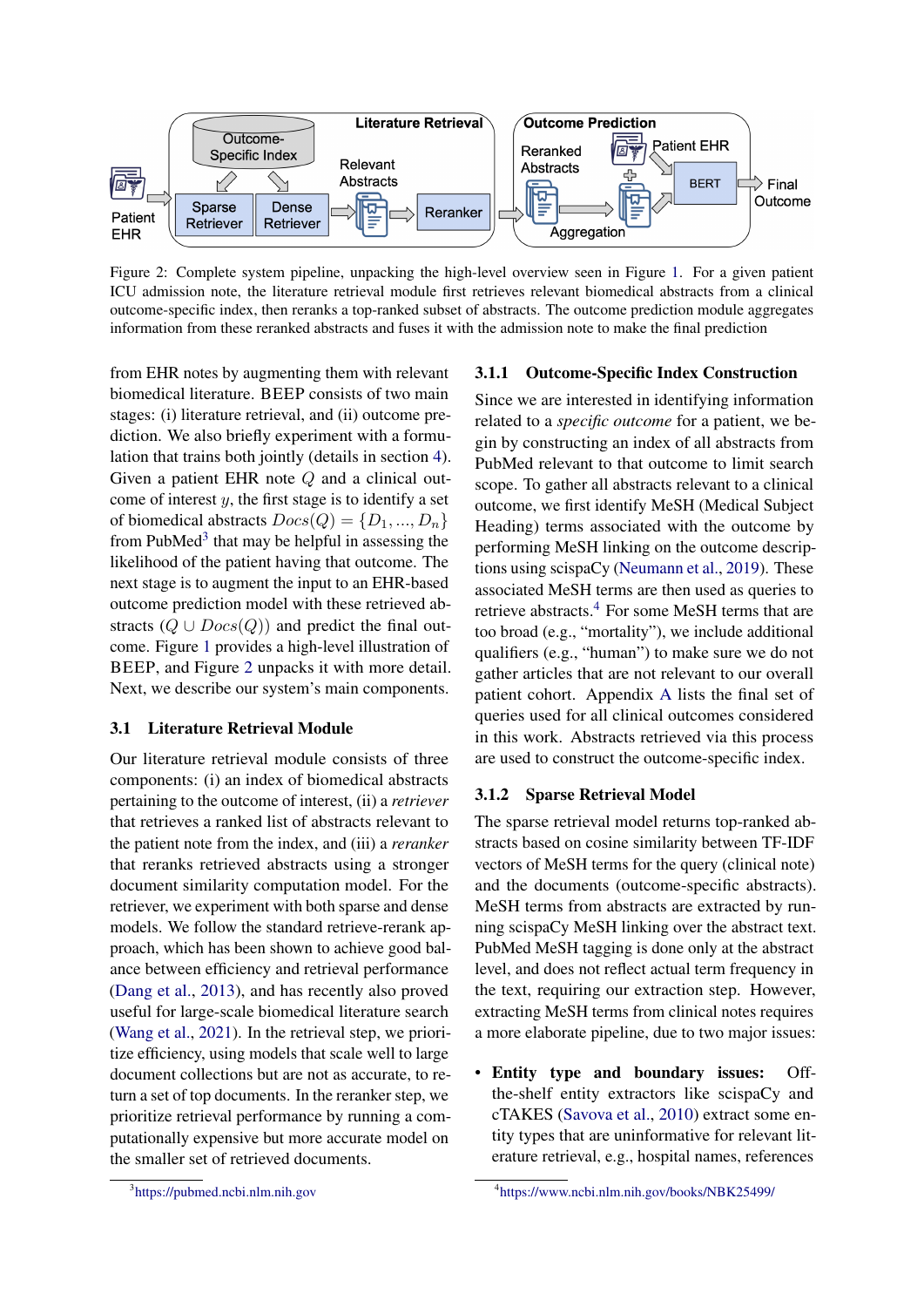to family members, etc. They also have a tendency to ignore important qualifiers. For example, given a sentence containing the entity "right lower extremity pain", both extractors returned "extremity" and "pain" as separate entities.

• Negated entities: Clinical notes have a high density of negated entities (up to 50% of [\(Chap](#page-8-1)[man et al.,](#page-8-1) [2001\)](#page-8-1)). These entities must be identified and discarded prior to literature retrieval to avoid retrieving articles about symptoms and conditions that are *not* exhibited by the patient.

To handle these issues, we train an entity extraction model that focuses on problems, tests, and treatments with empirically good coverage of important qualifiers [\(Uzuner et al.,](#page-10-15) [2011\)](#page-10-15). We then filter negated entities with negation detection [\(Harkema et al.,](#page-9-10) [2009\)](#page-9-10) and perform entity linking to MeSH terms. For more information and implementation details see Appendix [B.](#page-11-0)

#### 3.1.3 Dense Retrieval Model

We add a dense retrieval model to complement the sparse retriever, an approach that has shown promise in recent work [\(Gao et al.,](#page-9-11) [2021\)](#page-9-11). Our dense retrieval model maps clinical notes (queries) and biomedical abstracts (documents) to a shared dense low-dimensional embedding space. Computing similarity between these encoded vectors allows for softer matching beyond surface form. For dense retrieval, we use a BERT-based bi-encoder model. We use a bi-encoder to support scaling to large document collections, as opposed to crossencoder models which are much slower (e.g., [\(Gu](#page-9-12) [et al.,](#page-9-12) [2021\)](#page-9-12)). We use PubmedBERT [\(Gu et al.,](#page-9-12) [2021\)](#page-9-12) as the encoder and train our bi-encoder using the dataset from the TREC 2016 clinical decision support task [\(Roberts et al.,](#page-10-7) [2016\)](#page-10-7). For more details, see Appendix [B.](#page-11-0) Our bi-encoder achieves mean precision@10 score of 45.67 on TREC 2016 data in 5-fold cross-validation, comparable to stateof-the-art results [\(Das et al.,](#page-9-13) [2020\)](#page-9-13).

## 3.1.4 Reranker Model

The reranker model takes a subset of top-ranked documents from both the sparse and dense retrieval models and rescores them. We use a BERT-based cross-encoder model for reranking, prioritizing ranking performance over efficiency on this smaller subset. Given a query clinical note Q and an abstract document  $D_i$ , we run a PubmedBERT-based encoder over the concatenation of both ( $[CLS]$  $Q$  [SEP]  $D_i$  [SEP]) to compute an embedding

 $E_{QD_i}$ . This embedding is run through a linear layer to produce a relevance score, trained using crossentropy loss with respect to document relevance labels from the TREC 2016 dataset. Our crossencoder achieves a mean precision@10 score of 48.33 on TREC 2016 in 5-fold cross-validation, which is also comparable to state-of-the-art perfor-mance on TREC CDS 2016 [\(Das et al.,](#page-9-13) [2020\)](#page-9-13).

From the top-ranked documents returned by the reranker, the top k are selected<sup>[5](#page-3-0)</sup> to be passed alongside the patient clinical note to the outcome prediction module, which we describe next.

#### 3.2 Outcome Prediction Module

The goal of this module is to compute an aggregate representation from the set of top  $k$  abstracts relevant to the clinical note, and then predict the outcome of interest using this aggregate representation and the note representation.

#### 3.2.1 Aggregation Strategies

Let  $Docs(Q) = D_1, ..., D_k$  be the set of relevant abstracts retrieved for clinical note Q and  $BERT(X)$  be the encoder function that returns an embedding  $E_X$  given a document X. We experiment with four different strategies to compute an aggregate literature representation for  $Docs(Q)$ , which we denote by  $LR(Q)$ .

Averaging. Averaging encoder representations:

$$
LR(Q) = \frac{1}{k} \sum_{i=1}^{k} \text{BERT}(D_i)
$$
 (1)

Weighted Averaging. Weighted average of encoder representations:

$$
LR(Q) = \frac{1}{\sum_{i=1}^{k} w_i} \sum_{i=1}^{k} w_i \cdot \text{BERT}(D_i) \quad (2)
$$

where weights  $w_i$  are the relevance scores computed by the reranker. The final outcome is computed by concatenating note representation  $BERT(Q)$  with  $LR(Q)$  and running this through a linear layer.

We also concatenate the note embedding with each abstract  $(E_{QD_i} = [BERT(Q);BERT(D_i)]$ ), run outcome prediction and aggregate output probabilities as follows.

Soft Voting. Averaging per-class probabilities from  $k$  outcome prediction runs:

$$
p(y = c) = \frac{1}{k} \sum_{i=1}^{k} p(y = c | E_{QD_i})
$$
 (3)

<span id="page-3-0"></span><sup>&</sup>lt;sup>5</sup>We treat  $k$  as a hyperparameter, see appendix [C.](#page-11-1)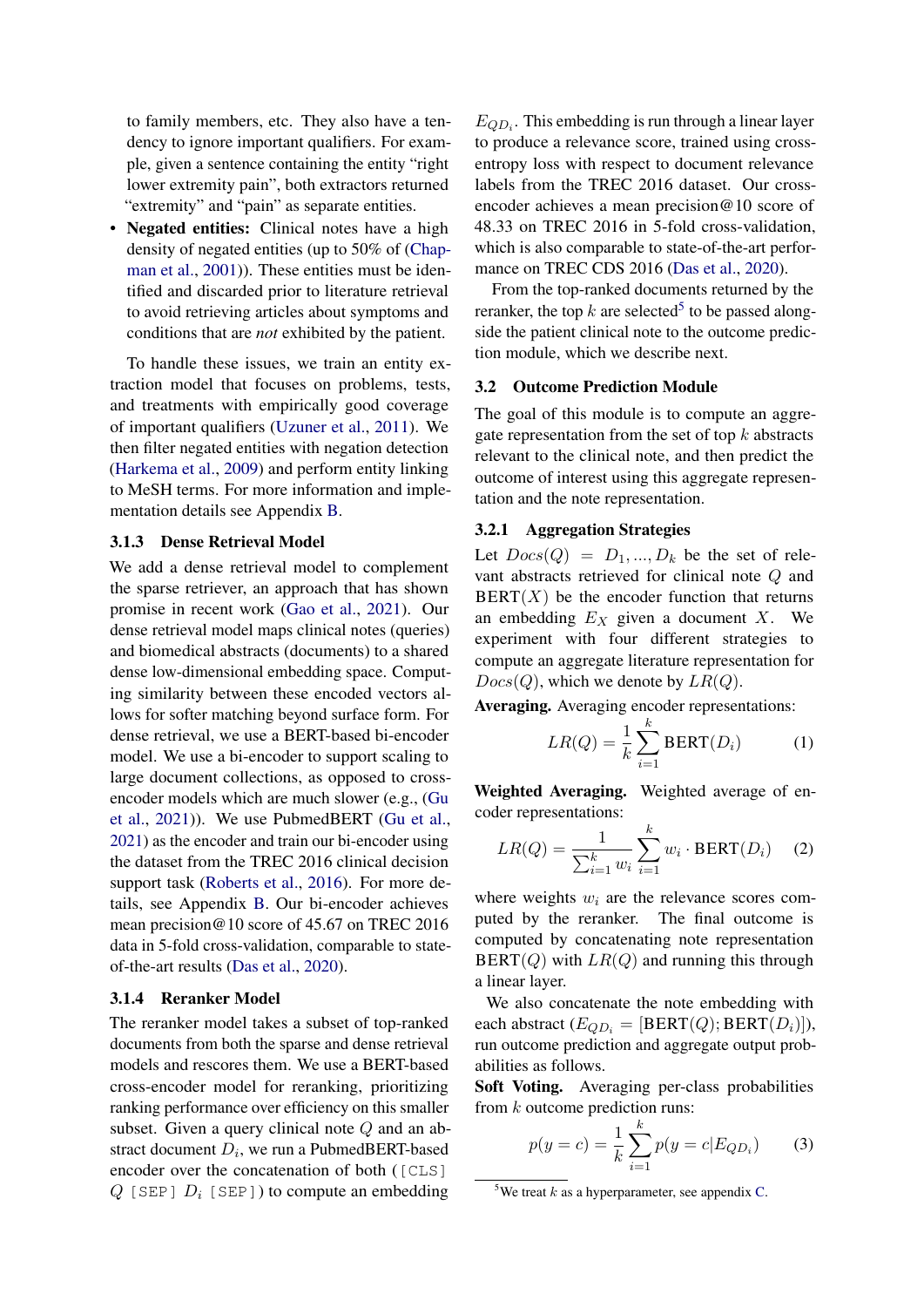<span id="page-4-1"></span>

| <b>Outcome</b> | o      |        | 2      |       |  |
|----------------|--------|--------|--------|-------|--|
| <b>PMV</b>     | 3.776  | 3.335  | -      |       |  |
| <b>MOR</b>     | 43,609 | 5,136  | -      | -     |  |
| LOS            | 5.596  | 16,134 | 13,391 | 8.488 |  |

(a) Class distribution for all outcomes. For PMV, classes 0 and 1 refer to cases that don't/do require prolonged ventilation. For MOR, classes 0 and 1 refer to patients that don't/do die in admission. For LOS, classes 0-3 refer to stay lengths of <3 days, 3-7 days, 1-2 weeks, and >2 weeks respectively.

| <b>Outcome</b> | Train  | Dev   | <b>Test</b> | <b>#Articles</b> |  |
|----------------|--------|-------|-------------|------------------|--|
| <b>PMV</b>     | 5.691  | 712   | 708         | 81,311           |  |
| <b>MOR</b>     | 33.997 | 4.918 | 9.830       | 90,125           |  |
| LOS            | 30,421 | 4.391 | 8.797       | 93,594           |  |

(b) Training, development and test splits, and total number of PubMed articles in our outcome-specific index for each clinical outcome.

Table 1: Data statistics per outcome

Weighted Voting. Weighted average of per-class probabilities from k outcome predictions runs:

$$
p(y = c) = \frac{1}{\sum_{i=1}^{k} w_i} \sum_{i=1}^{k} w_i \cdot p(y = c | E_{QD_i})
$$
\n(4)

## <span id="page-4-0"></span>4 Experiments & Results

We test our system on the task of predicting clinical outcomes from patient admission notes. Predicting outcomes from admission notes can help with early identification of at-risk patients and assist hospitals in resource planning by indicating how long patients may require hospital/ICU beds, ventilators etc. [\(van Aken et al.,](#page-10-1) [2021\)](#page-10-1).

## 4.1 Clinical Outcomes

We evaluate our system on three clinical outcomes:

- PMV: Prolonged mechanical ventilation prediction, identifying whether a patient will require ventilation for >7 days [\(Huang et al.,](#page-9-7) [2020\)](#page-9-7).
- MOR: In-hospital mortality prediction, identifying whether a patient will survive their current admission [\(van Aken et al.,](#page-10-1) [2021\)](#page-10-1).
- LOS: Length of stay prediction is the task of identifying how long a patient will need to stay in the hospital. We follow [van Aken et al.](#page-10-1) [\(2021\)](#page-10-1) and group patients into four major categories based on clinician recommendations: <3 days, 3-7 days, 1-2 weeks, and >2 weeks.

PMV and MOR are binary classification tasks, while LOS is a multi-class classification task. We

predict these outcomes from patient admission notes extracted from the MIMIC III v1.4 database [\(Johnson et al.,](#page-9-4) [2016\)](#page-9-4), which contains de-identified EHR data including clinical notes in English from the Intensive Care Unit (ICU) of the Beth Israel Deaconess Medical Center in Massachusetts between 2001 and 2012. Admission notes are constructed by filtering discharge summary documents from MIMIC to only retain the following sections typically known at admission: Chief complaint, (History of) Present illness, Medical history, Admission medications, Allergies, Physical exam, Family history and Social history. Notes that do not contain any of these sections are excluded. For PMV, we follow the cohort selection process from [Huang et al.](#page-9-7) [\(2020\)](#page-9-7), and include all patients who were above 18 years of age and were on mechanical ventilation for at least 2 days with more than 6 hours each day. Patients transferred from other hospitals, organ donors, and patients with neuromuscular disease, head and neck cancer, and extensive burns, which always lead to PMV and may act as confounds, were excluded. For MOR and LOS, we follow the same cohort selection process as [van Aken et al.](#page-10-1) [\(2021\)](#page-10-1), and include all patients except newborns and remove duplicate admissions. Following these cohort selection processes results in the data splits shown in Table [1b.](#page-4-1) Table [1b](#page-4-1) also shows the numbers of relevant PubMed articles for all three clinical outcomes.

#### 4.2 Selecting the Encoder Language Model

Since the encoder used for outcome prediction needs to produce representations for both clinical notes and relevant abstracts, we choose language models that have been pretrained on *both* biomedical and clinical text. We evaluate the following models on outcome prediction (without literature augmentation) to choose a suitable encoder:

- ClinicalBERT [\(Alsentzer et al.,](#page-8-2) [2019\)](#page-8-2): ClinicalBERT further pretrains BioBERT [\(Lee et al.,](#page-9-14) [2020\)](#page-9-14), a biomedical language model, on EHR notes from MIMIC III. We evaluate both versions: one trained on discharge summary notes only, and one trained on both discharge summaries and nursing notes.
- **CORe** [\(van Aken et al.,](#page-10-1) [2021\)](#page-10-1): CORe further pretrains BioBERT with a next sentence prediction objective on sentences describing admissions and outcomes. CORe jointly trains on EHR notes and biomedical articles.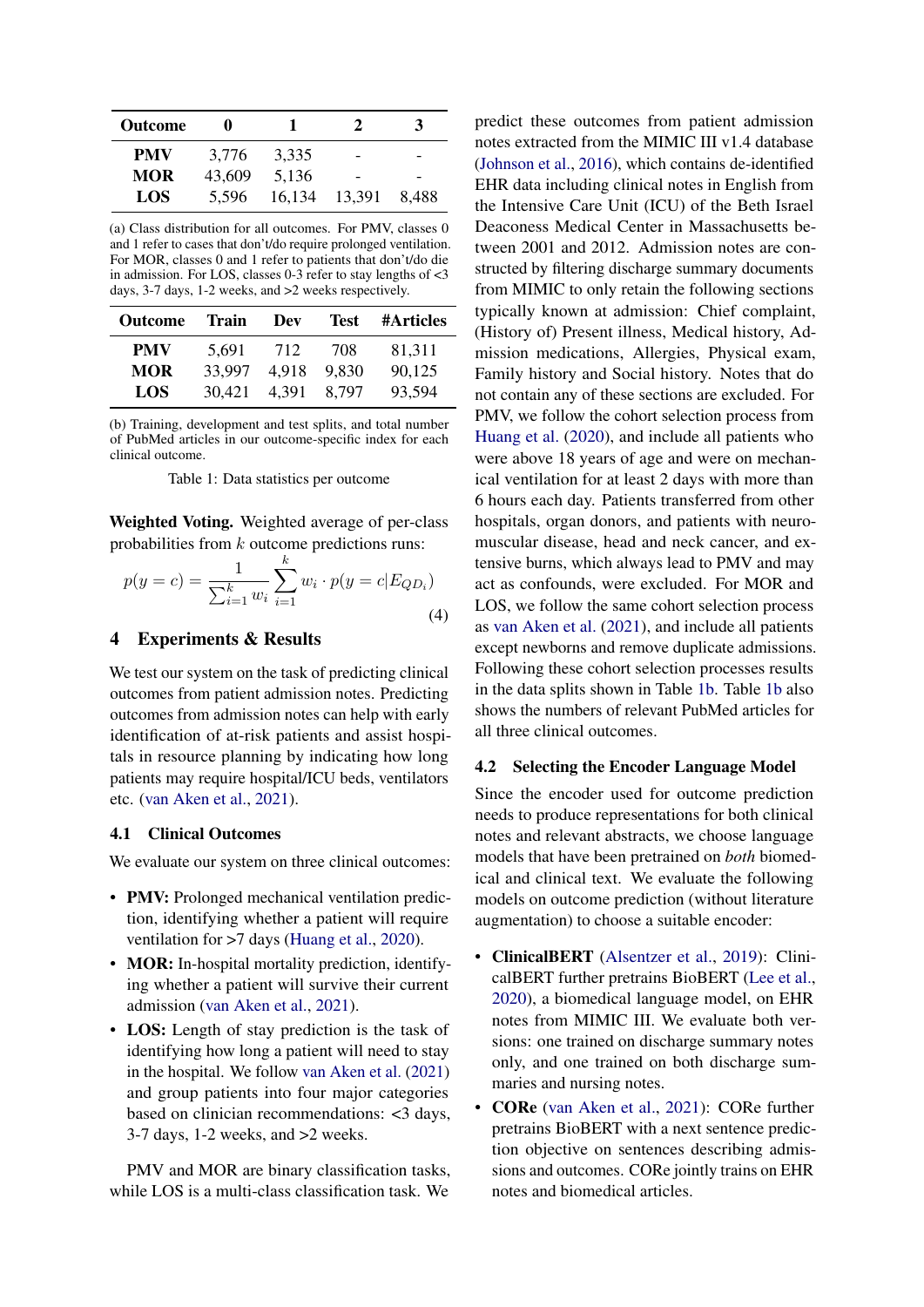<span id="page-5-1"></span>

|                 |              | <b>PMV</b> |                 |       | <b>MOR</b> |                         |              | LOS      |          |  |
|-----------------|--------------|------------|-----------------|-------|------------|-------------------------|--------------|----------|----------|--|
| Model           | <b>AUROC</b> | Micro F1   | <b>Macro F1</b> |       |            | AUROC Micro F1 Macro F1 | <b>AUROC</b> | Micro F1 | Macro F1 |  |
| <b>BLUEBERT</b> | 54.27        | 53.25      | 51.64           | 81.49 | 89.11      | 62.69                   | 73.22        | 45.66    | 44.18    |  |
| $+Avg$          | 57.21        | 54.66      | 52.32           | 83.90 | 90.52      | 61.62                   | 71.66        | 45.22    | 40.66    |  |
| +SVote          | 58.16        | 56.07      | 52.63           | 84.21 | 90.60      | 61.00                   | 72.54        | 46.02    | 42.46    |  |
| +WVote          | 57.71        | 57.91      | 56.67           | 84.00 | 90.45      | 61.02                   | 71.49        | 44.82    | 39.55    |  |
| $+$ WAvg        | 57.59        | 55.65      | 52.21           | 84.26 | 90.44      | 60.49                   | 72.58        | 45.90    | 42.39    |  |
| <b>UMLSBERT</b> | 56.44        | 56.07      | 54.97           | 83.34 | 87.93      | 66.93                   | 72.19        | 43.12    | 42.20    |  |
| $+Avg$          | 58.36        | 56.50      | 54.62           | 84.02 | 90.41      | 60.28                   | 72.25        | 45.61    | 41.58    |  |
| +SVote          | 55.92        | 54.66      | 50.94           | 83.30 | 84.82      | 67.23                   | 72.14        | 45.55    | 42.12    |  |
| +WVote          | 59.43        | 56.07      | 54.26           | 84.65 | 90.62      | 62.93                   | 72.71        | 46.44    | 42.71    |  |
| $+$ WAvg        | 59.30        | 56.50      | 53.70           | 83.59 | 90.35      | 59.61                   | 71.02        | 44.58    | 39.95    |  |

Table 2: Performance of baseline and literature-augmented outcome prediction models on all clinical outcomes. We note that LOS is a multiclass target; we observe substantial gains in 2/4 of the classes (Table [10](#page-13-0) in the Appendix).

- BLUEBERT [\(Peng et al.,](#page-10-16) [2019\)](#page-10-16): BLUEBERT further pretrains BERT [\(Devlin et al.,](#page-9-15) [2019\)](#page-9-15) jointly on EHR notes and PubMed abstracts.
- UMLSBERT [\(Michalopoulos et al.,](#page-10-17) [2021\)](#page-10-17): UMLSBERT further pretrains ClinicalBERT on EHR notes from MIMIC, with tweaks to the architecture and pretraining objective to incorporate conceptual knowledge from the Unified Medical Language System (UMLS) Metathesaurus [\(Schuyler et al.,](#page-10-18) [1993\)](#page-10-18).

Note that in this experiment, we predict clinical outcomes from patient admission notes only, without incorporating literature. We also use weighted cross-entropy loss to manage class imbalance (see Appendix [B\)](#page-11-0). Table [5](#page-12-0) in the Appendix shows the performance of the above language models on the validation sets for all clinical outcomes. We select the top-performing language models BLUEBERT and UMLSBERT for our remaining experiments.<sup>[6](#page-5-0)</sup>

#### 4.3 Literature Augmentation Results

We provide two sets of results: for overall performance, and for high-confidence predictions.

Overall Performance. Table [2](#page-5-1) shows the overall performance of our literature-augmented outcome prediction system on all three clinical outcomes. We test our system using both UMLSBERT and BLUEBERT as encoders, as well as all four literature aggregation strategies. We report three metrics for each setting: (i) area under the receiver operating characteristic (AUROC), (ii) micro-averaged F1 score, and (iii) macro-averaged F1 score. From Table [2,](#page-5-1) we observe that incorporating literature leads to performance improvements on two of three

<span id="page-5-2"></span>

|                 | No PMV  |        | <b>PMV</b> |        |  |  |
|-----------------|---------|--------|------------|--------|--|--|
| Model           | Prec@10 | Rec@10 | Prec@10    | Rec@10 |  |  |
| <b>BLUEBERT</b> | 52.86   | 9.95   | 55.71      | 11.61  |  |  |
| $+Avg$          | 64.29   | 12.1   | 60.0       | 12.5   |  |  |
| +SVote          | 61.43   | 11.56  | 64.29      | 13.39  |  |  |
| +WVote          | 62.86   | 11.83  | 52.86      | 11.01  |  |  |
| $+$ WAvg        | 58.57   | 11.02  | 52.86      | 11.01  |  |  |
| <b>UMLSBERT</b> | 58.57   | 11.02  | 57.14      | 11.90  |  |  |
| $+Avg$          | 67.14   | 12.63  | 64.29      | 13.39  |  |  |
| +SVote          | 61.43   | 11.56  | 62.86      | 13.1   |  |  |
| +WVote          | 64.29   | 12.1   | 64.29      | 13.39  |  |  |
| $+$ W $Avg$     | 68.57   | 12.9   | 62.86      | 13.1   |  |  |

| (a) For PMV     |                |        |            |        |  |  |  |  |  |
|-----------------|----------------|--------|------------|--------|--|--|--|--|--|
|                 | No MOR         |        | <b>MOR</b> |        |  |  |  |  |  |
| Model           | Prec@10        | Rec@10 | Prec@10    | Rec@10 |  |  |  |  |  |
| <b>BLUEBERT</b> | 99.8           | 11.15  | 46.39      | 23.62  |  |  |  |  |  |
| $+Avg$          | 99.59          | 11.13  | 68.91      | 17.81  |  |  |  |  |  |
| +SVote          | 99.69          | 11.14  | 73.39      | 16.55  |  |  |  |  |  |
| +WVote          | 99.59<br>11.13 |        | 68.36      | 16.94  |  |  |  |  |  |
| +WAvg           | 99.8           | 11.15  | 69.46      | 16.07  |  |  |  |  |  |
| <b>UMLSBERT</b> | 99.8           | 11.15  | 42.06      | 39.21  |  |  |  |  |  |
| $+Avg$          | 99.59          | 11.13  | 69.07      | 15.78  |  |  |  |  |  |
| +SVote          | 99.8           | 11.15  | 40.69      | 38.72  |  |  |  |  |  |
| +WVote          | 99.49          | 11.12  | 68.44      | 19.94  |  |  |  |  |  |
| $+$ W $Avg$     | 100.0          | 11.17  | 68.92      | 14.81  |  |  |  |  |  |

#### (b) For MOR

Table 3: Precision and recall scores for top 10% highconfidence predictions per class.

clinical outcomes, PMV and mortality. On LOS prediction, results are more mixed, with minor improvements on micro F1 but no improvements on other metrics. Comparing BLUEBERT and UMLS-BERT, variants that use UMLSBERT do slightly better on PMV and mortality, while results on LOS are more mixed. Comparing across literature aggregation strategies, there is no clear winner, though voting-based strategies seem to have a slight advantage, especially on UMLSBERT.

Evaluating High-Confidence Predictions. In addition to standard evaluation, we evaluate the

<span id="page-5-0"></span> $6$ We also experiment with CORe but observe consistently lower scores (Table [8](#page-13-1) in Appendix [F\)](#page-12-1).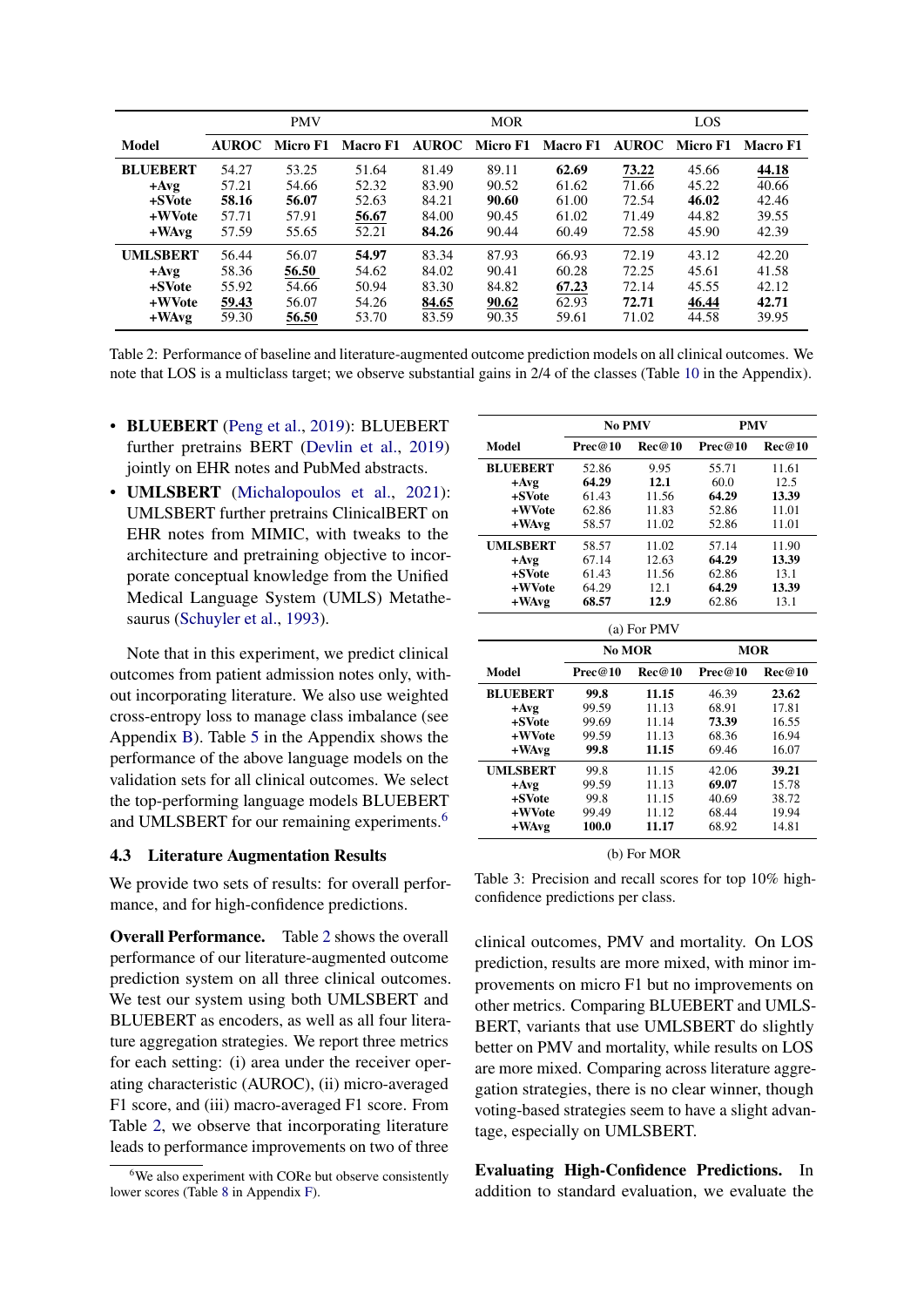top 10% high-confidence predictions per class for all models (precision/recall@TOP-K), informative for two key reasons. First, when using automated outcome prediction systems in a clinical setting, it is reasonable to only consider raising alarms for high-confidence positive predictions to avoid alarm fatigue [\(Sendelbach and Funk,](#page-10-4) [2013\)](#page-10-4). Second, high-confidence predictions for both positive and negative classes can be used to reliably assist with hospital resource management (e.g., predicting future ventilation and hospital bed needs).

Tables [3a](#page-5-2) and [10](#page-13-0) show the precision/recall- @TOP-K scores for all models on prolonged mechanical ventilation, mortality, and length of stay prediction. In Table [3a,](#page-5-2) we see that our literatureaugmented models achieve much higher precision scores than the baseline (∼9-12 points higher in most cases) for the PMV negative class. We also see higher precision scores than the baseline for the positive class (∼5-9 points higher in most cases). This is a strong indicator that our literatureaugmented pipeline might offer more utility for PMV detection in a clinical setting than using EHR notes only. Table [3b](#page-5-2) shows similarly encouraging trends for mortality prediction. The mortality prediction dataset is the most skewed of the three datasets, and therefore we do not see much performance difference across models on the negative class. However, on the positive class, our literatureaugmented models show dramatic increase in precision. In particular, BLUEBERT-based literature models show an increase in precision of ∼22-27 points, at the expense of only ∼6-7 point drop in recall relatively to non-literature models.<sup>[7](#page-6-1)</sup> This also indicates that literature-augmented mortality prediction might be more precise and reliable in a clinical setting than using clinical notes alone. From Table [10](#page-13-0) (Appendix [H\)](#page-14-0), we can see that for LOS prediction, our models show clear gains (∼2- 5 points) on classes 1 and 2 (i.e., 3-7 days and 1-2 weeks), and minor gains for some variants on class 3 (>2 weeks). We also perform an alternate evaluation in which we only score predictions from our literature-augmented models that show a relative confidence increase of at least 10% over the baseline prediction, presented in Appendix [H.](#page-14-0)

Learning To Retrieve Using Outcomes. BEEP trains separate models for literature retrieval and outcome prediction. Inspired by [Lee et al.](#page-9-16) [\(2019\)](#page-9-16), we develop a learning-to-retrieve (L2R) formulation that trains both jointly to ensure that the retriever can learn from outcome feedback. However, our L2R model does not improve performance over BEEP (results in Table [7](#page-13-2) in Appendix [E\)](#page-12-2). We provide discussion for potential reasons in Appendix [E.](#page-12-2) This is an interesting direction for future work.

## <span id="page-6-0"></span>5 Analysis and Discussion

Given BEEP's improved performance, we further assess the utility of retrieved literature and cases where adding literature is particularly helpful.

Diversity of retrieved literature. As a preliminary analysis, we evaluate the diversity of the abstracts retrieved for admission notes in our datasets, as a proxy for the degree to which literature is personalized to specific patient cases. For the 100 most frequently retrieved abstracts for each clinical outcome, Figures [4a,](#page-15-0) [4b,](#page-15-0) and [4c](#page-15-0) in Appendix [H](#page-14-0) show proportions of patient notes for which these abstracts are judged as relevant by our retrievererank pipeline. From these histograms, we see a stark difference for LOS which is much less diverse than both PMV and MOR, indicating that the literature retrieved for length of stay prediction may be less personalized to patient cases than the literature retrieved for other outcomes. We leave to future work exploration of diversifying retrieved papers across patients and examining the effect on outcome prediction performance.[8](#page-6-2)

Qualitative examination of retrieved literature. We qualitatively examine literature retrieved for cases in which our model shows large confidence increases over the baseline to determine its utility in making the right prediction. We study increases in both directions, i.e. cases in which adding literature resulted in a confidence increase in either the *correct* outcome label (good) or *incorrect* outcome label (bad). For each clinical outcome, a bio-NLP expert looked at the top 5 cases from each category based on the magnitude of confidence increase (total 10 cases per outcome). For each case, the expert looks at the top 5 abstracts retrieved for the case (total 50 abstracts per outcome) and assigns each abstract to one of 8 categories we define for categorizing degree of relevance and type of evidence provided, including retrievals considered *helpful*

<span id="page-6-1"></span>Note that since the MOR class is rare, a larger recall drop could still translate to a small number of incorrect cases only

<span id="page-6-2"></span><sup>&</sup>lt;sup>8</sup>We perform an ablation in which we use only the retrieved literature for prediction, showing quantitative evidence for the utility of retrieved literature (see Appendix [G\)](#page-14-1).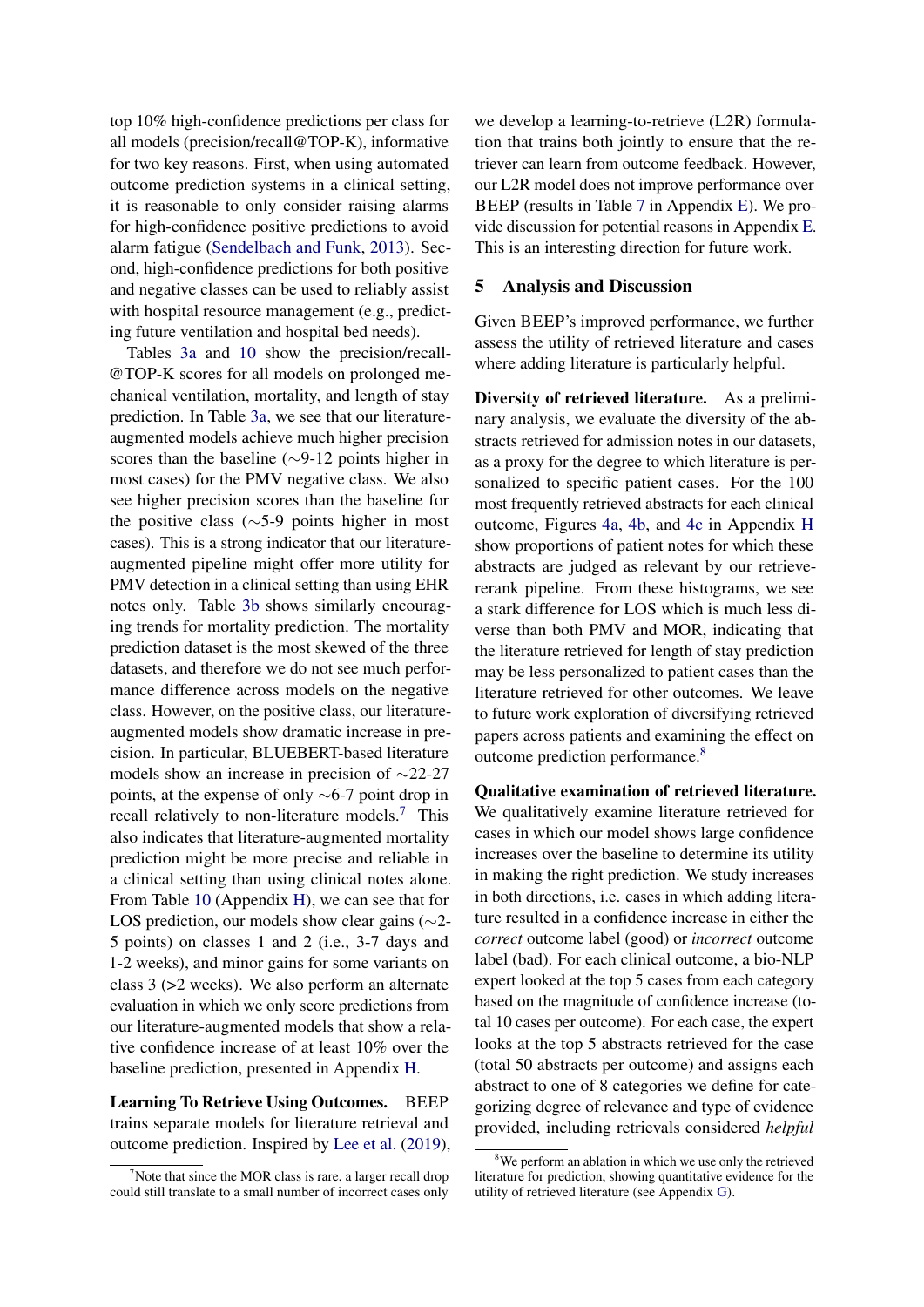<span id="page-7-0"></span>

| <b>Patient EHR</b>                                                                                                                                                                                                                               | <b>Retrieved Abstract</b>                                                                                                                                                                                                                                                                                                          | <b>Evidence Type</b>                                            | <b>Outcome</b>  |
|--------------------------------------------------------------------------------------------------------------------------------------------------------------------------------------------------------------------------------------------------|------------------------------------------------------------------------------------------------------------------------------------------------------------------------------------------------------------------------------------------------------------------------------------------------------------------------------------|-----------------------------------------------------------------|-----------------|
| <b>CHIEF COMPLAINT:</b> liver tranplant<br>PRESENT ILLNESS: s/p liver tran-<br>plantDx: ESLD secondary to alcoholic<br>cirrhosis.<br><b>MEDICAL HISTORY: EtOH Cirrhosis</b>                                                                      | Retrospective review of data of 73 con-<br>secutive patients with cirrhosis requir-<br>ing MVmajority of patients, 51/64<br>$(79.7\%)$ , dying in the first 48 hours of<br>intubation                                                                                                                                              | Patient condition<br>and outcome<br>directly related            | No PMV          |
| <b>CHIEF COMPLAINT:</b> Aortic dissection<br><b>ILLNESS:</b><br><b>PRESENT</b><br>72-year-old<br>womanchest painhad type A aortic<br>dissectionan intramural hematomaproceed<br>with <b>surgery</b><br><b>MEDICAL HISTORY: HTN Renal failure</b> | Acute type A aortic dissection presents<br>a formidable challengethe most im-<br>portant variables associated with in-<br>hospital mortality in patients undergo-<br>ing surgery for this conditionsuggests<br>that CPB time, diabetes mellitus and<br>postoperative bleeding are the main de-<br>terminants of in-hospital death. | Known outcome<br>indicators <b>not</b><br>present in<br>patient | No MOR          |
| <b>CHIEF COMPLAINT:</b> Dyspnea, fever<br><b>PRESENT ILLNESS: 58F w/ HCV cir-</b><br>rhosis requiring BiPAP, ultimately ur-<br>gent <b>intubation</b> extubated  short of<br>breath<br><b>MEDICAL HISTORY: HCV cirrhosis</b>                     | study identifies specific predictors of in-<br>creased mortality and resource utilization<br>in cirrhotic patientsIncreased LOS in<br>the MICU was associated with mechan-<br>ical ventilation                                                                                                                                     | Ongoing<br>treatment and<br>outcome related                     | LOS >2<br>weeks |

Table 4: Qualitative examples of retrieved literature that is helpful for increasing prediction confidence of the correct outcome. Case 1 shows an example of retrieved literature that strongly matches patient condition and provides direct evidence linking it to the outcome of interest. Case 2 shows an example with indirect evidence, in which retrieved literature lists outcome indicators not present in the patient. Case 3 shows an example of retrieved literature describing a link between patient's ongoing treatment and outcome of interest. green: patient characteristics; blue: outcome of interest; red: known indicators of the outcome measure not present in the patient.

<span id="page-7-1"></span>

Figure 3: Literature categorization for both correct and incorrect outcome cases. For PMV and MOR, retrieved literature for correct cases is more often categorized as helpful, and unhelpful literature dominates for incorrect cases. For LOS, literature for both categories is more often categorized as unhelpful.

and *unhelpful*. For example, see Table [4](#page-7-0) (evidence type column; more in Appendix).

As seen in Table [4,](#page-7-0) for *helpful* categories, retrieved literature matches patient characteristics (especially current condition) and includes evidential links between outcome of interest and patient conditions/treatment. In the first case, the retrieved abstract provides evidence that patients with cirrhosis have high mortality in the first 48 hours of intubation, entails the patient might not undergo prolonged ventilation. In the second case, the abstract lists comorbidities associated with in-hospital mortality (outcome of interest), but none are present in the patient under consideration, which can be taken as weak indication that the patient may survive. Similarly, for the third case, the retrieved abstract mentions that cirrhotic patients may have longer hospital stays if they are on mechanical ventilation. This matches our patient's treatment history since she has cirrhosis and was briefly intubated and extubated, before experiencing shortness of breath again. Given this, the patient might have a longer length of stay. Conversely, *unhelpful* retrieved literature often does not match patient characteristics or may not contain evidence relevant to the outcome. See more example explanations in Appendix [I.](#page-14-2)

Figure [3](#page-7-1) presents the distribution of helpful and unhelpful categories for both kinds of cases for all outcomes. We can see that for correct outcome cases from both PMV and mortality, retrieved literature is more frequently assigned to one of the helpful categories, while for incorrect outcome cases, retrieved literature is more frequently assigned to one of the unhelpful categories. For LOS, unhelpful categories dominate both types of cases, especially prevalent in incorrect outcomes.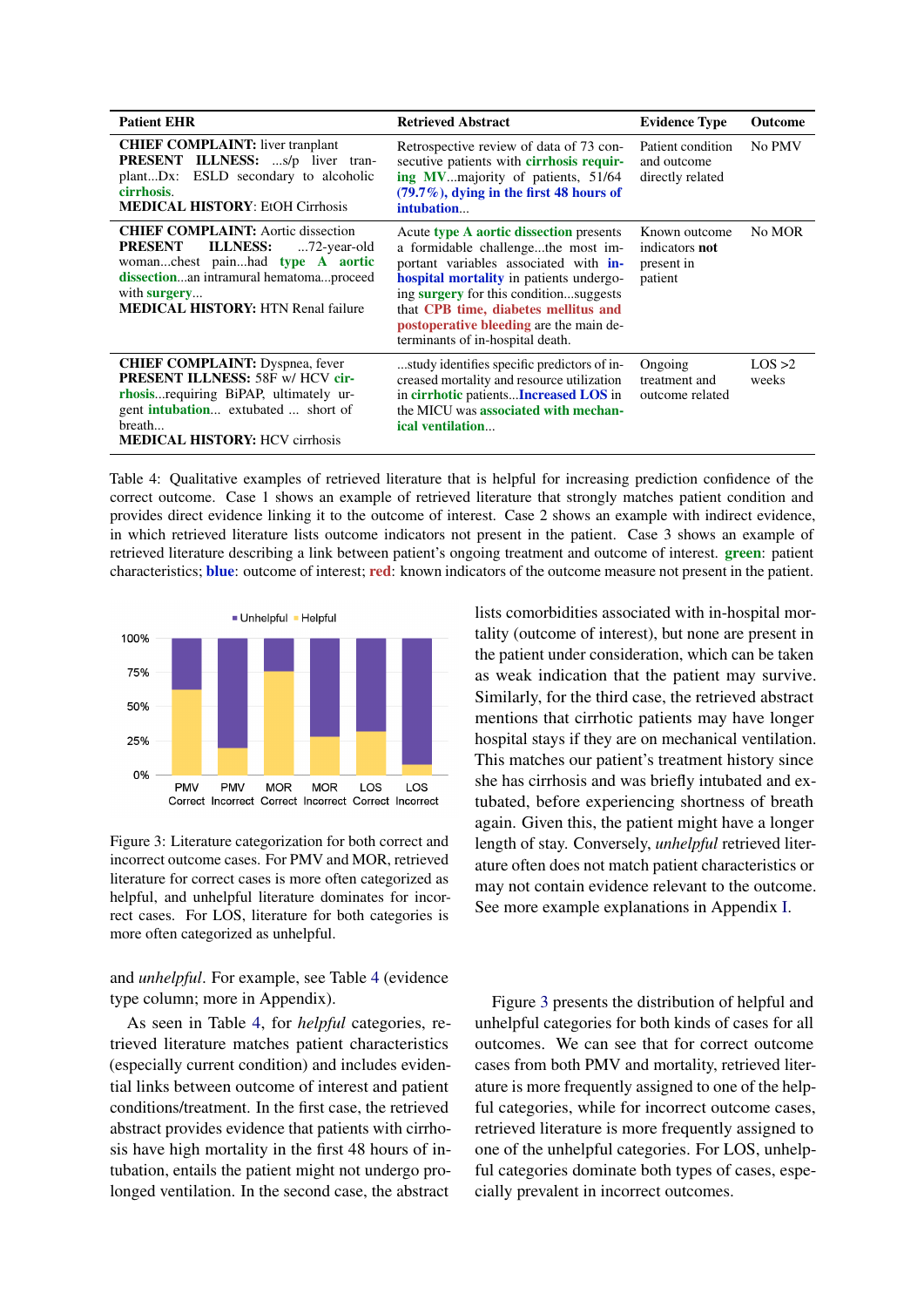## 6 Conclusion

In this paper, we introduced BEEP, a system that automatically retrieves *patient-specific literature* based on intensive care (ICU) EHR notes and uses the literature to enhance clinical outcome prediction. On three challenging tasks, we obtain substantial improvements over strong recent baselines, seeing dramatic gains in top-10% precision for mortality prediction with a boost of over 25%.

Our hope is that this work will open new research directions into bridging the gap between AI-based clinical models and the Evidence Based Medicine (EBM) paradigm in which medical decisions are based on explicit evidence from the literature. An interesting direction is to incorporate evidence identification and inference [\(Wallace,](#page-10-3) [2019;](#page-10-3) [DeYoung](#page-9-2) [et al.,](#page-9-2) [2020\)](#page-9-2) directly into our retrieval and predictive models. Another important question to explore relates to the implications our approach has on increasing the interpretability of clinical AI models.

# Acknowledgements

This work was supported in part by NSF Convergence Accelerator Award #2132318. The authors would like to thank the members of the Semantic Scholar team, and the anonymous reviewers for their helpful feedback on this work.

## Ethical Concerns

Incorporating outcome prediction models into a medical decision-making pipeline effectively will require these technologies to adhere to standards set by the core principles of medical ethics: beneficence, non-maleficence, autonomy, and justice [\(Beauchamp et al.,](#page-8-3) [2001\)](#page-8-3). These requirements may raise the following concerns when deploying outcome prediction models in clinical settings:

• Out-of-Cohort Generalization: The extent to which outcome prediction models generalize to patient cohorts that may not have been present in their training data is unclear. If model accuracy is significantly lower on "out-of-cohort" patients, using inaccurate/uncertain predictions during decision making may violate the requirement that any application of technology must be *beneficent* and *non-maleficent* to individual patients. Our proposed technique can partly mitigate the generalization issue by identifying additional supporting evidence from literature, which may be better tailored to individual patient char-

acteristics, instead of using only cohort-level evidence. However, biomedical literature can also have blind spots, with certain cohorts and disease combinations being under-studied, and even literature-augmented prediction may not be sufficiently accurate.

- Algorithmic Biases: Since outcome prediction models are trained on historical health data, existing inequities in healthcare access may translate into models continuing to perpetuate unintentional discrimination against patients from under-served demographics. For example, models might predict poorer outcomes (e.g., high mortality, poor response to treatment, etc.) for specific demographics that have historically had worse outcomes due to poor access to care. Such issues are a clear violation of the *justice* requirement, and must be tackled before deployment.
- Informed Consent: Lastly, if outcome prediction models are used in clinical settings, patients and their caregivers must be made aware of their use, since the principle of *autonomy* emphasizes that patients must be provided all relevant medical information to support autonomous decision making. The black-box nature of these models raises another issue: how can we help patients/caregivers understand and interpret outcome predictions to further support their autonomy in decision making? We hope that literatureaugmented prediction techniques can partly ease this by using evidence snippets from literature that contributed to the model's prediction as explanations.

## References

- <span id="page-8-2"></span>Emily Alsentzer, John Murphy, William Boag, Wei-Hung Weng, Di Jindi, Tristan Naumann, and Matthew McDermott. 2019. [Publicly available clini](https://doi.org/10.18653/v1/W19-1909)[cal BERT embeddings.](https://doi.org/10.18653/v1/W19-1909) In *Proceedings of the 2nd Clinical Natural Language Processing Workshop*, pages 72–78, Minneapolis, Minnesota, USA. Association for Computational Linguistics.
- <span id="page-8-3"></span>Tom L Beauchamp, James F Childress, et al. 2001. *Principles of biomedical ethics*. Oxford University Press, USA.
- <span id="page-8-0"></span>Willie Boag, Dustin Doss, Tristan Naumann, and Peter Szolovits. 2018. What's in a note? unpacking predictive value in clinical note representations. *AMIA Summits on Translational Science Proceedings*, 2018:26.
- <span id="page-8-1"></span>Wendy W Chapman, Will Bridewell, Paul Hanbury, Gregory F Cooper, and Bruce G Buchanan. 2001.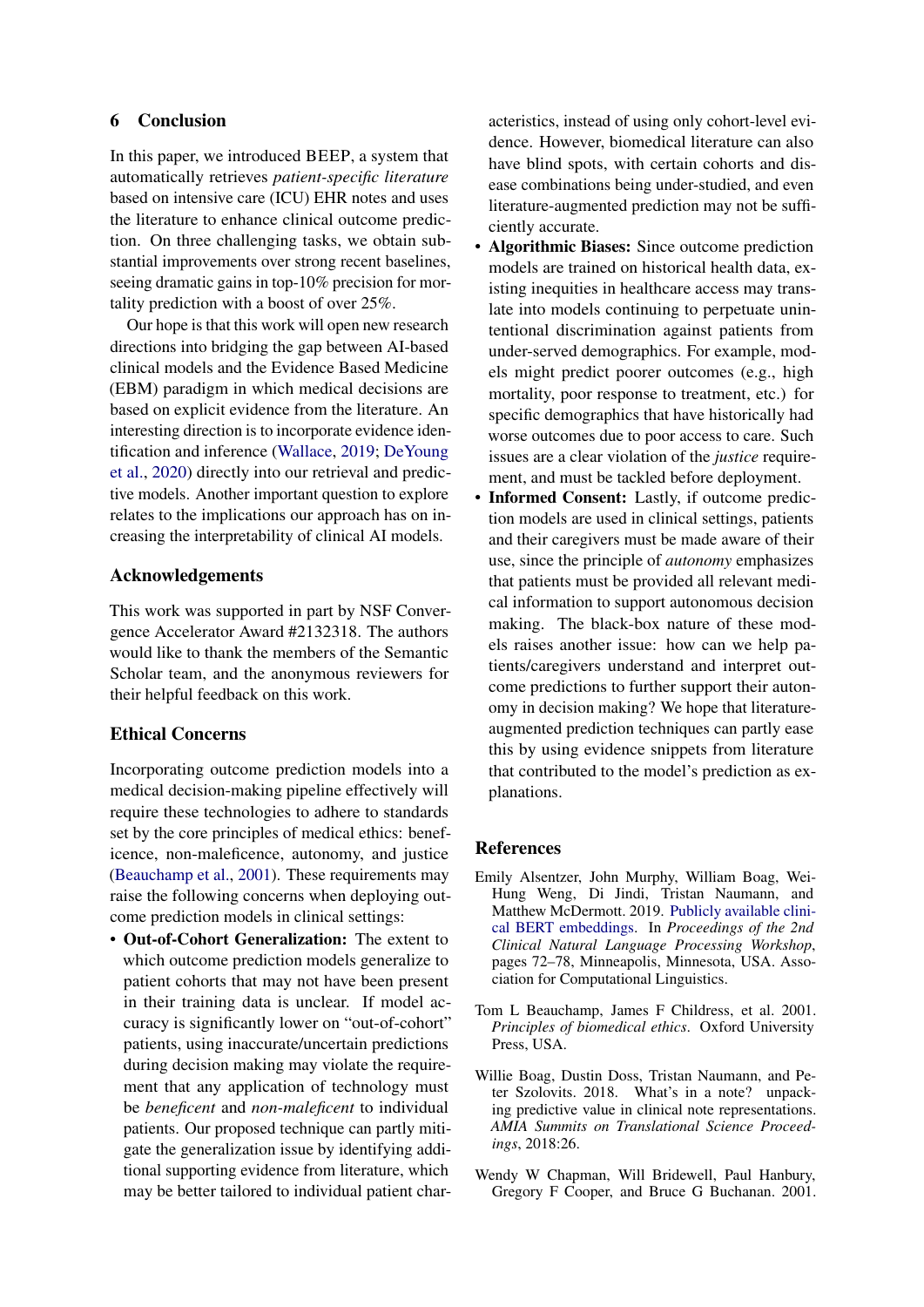Evaluation of negation phrases in narrative clinical reports. In *Proceedings of the AMIA Symposium*, page 105. American Medical Informatics Association.

- <span id="page-9-9"></span>Van Dang, Michael Bendersky, and W Bruce Croft. 2013. Two-stage learning to rank for information retrieval. In *European Conference on Information Retrieval*, pages 423–434. Springer.
- <span id="page-9-13"></span>Manirupa Das, Juanxi Li, Eric Fosler-Lussier, Simon Lin, Steve Rust, Yungui Huang, and Rajiv Ramnath. 2020. [Sequence-to-set semantic tagging for com](https://doi.org/10.18653/v1/2020.bionlp-1.2)[plex query reformulation and automated text cate](https://doi.org/10.18653/v1/2020.bionlp-1.2)[gorization in biomedical IR using self-attention.](https://doi.org/10.18653/v1/2020.bionlp-1.2) In *Proceedings of the 19th SIGBioMed Workshop on Biomedical Language Processing*, pages 14–27, Online. Association for Computational Linguistics.
- <span id="page-9-15"></span>Jacob Devlin, Ming-Wei Chang, Kenton Lee, and Kristina Toutanova. 2019. [BERT: Pre-training of](https://doi.org/10.18653/v1/N19-1423) [deep bidirectional transformers for language under](https://doi.org/10.18653/v1/N19-1423)[standing.](https://doi.org/10.18653/v1/N19-1423) In *Proceedings of the 2019 Conference of the North American Chapter of the Association for Computational Linguistics: Human Language Technologies, Volume 1 (Long and Short Papers)*, pages 4171–4186, Minneapolis, Minnesota. Association for Computational Linguistics.
- <span id="page-9-3"></span>Jay DeYoung, Iz Beltagy, Madeleine van Zuylen, Bailey Kuehl, and Lucy Wang. 2021. [MSˆ2: Multi](https://aclanthology.org/2021.emnlp-main.594)[document summarization of medical studies.](https://aclanthology.org/2021.emnlp-main.594) In *Proceedings of the 2021 Conference on Empirical Methods in Natural Language Processing*. Association for Computational Linguistics.
- <span id="page-9-2"></span>Jay DeYoung, Eric Lehman, Benjamin Nye, Iain Marshall, and Byron C Wallace. 2020. Evidence inference 2.0: More data, better models. In *Proceedings of the 19th SIGBioMed Workshop on Biomedical Language Processing*, pages 123–132.
- <span id="page-9-17"></span>Hannah Eyre, Alec B Chapman, Kelly S Peterson, Jianlin Shi, Patrick R Alba, Makoto M Jones, Tamara L Box, Scott L DuVall, and Olga V Patterson. 2021. [Launching into clinical space with medspacy: a new](http://arxiv.org/abs/2106.07799) [clinical text processing toolkit in python.](http://arxiv.org/abs/2106.07799) In *AMIA Annual Symposium Proceedings 2021*.
- <span id="page-9-6"></span>Jinyue Feng, Chantal Shaib, and Frank Rudzicz. 2020. [Explainable clinical decision support from text.](https://doi.org/10.18653/v1/2020.emnlp-main.115) In *Proceedings of the 2020 Conference on Empirical Methods in Natural Language Processing (EMNLP)*, pages 1478–1489, Online. Association for Computational Linguistics.
- <span id="page-9-11"></span>Luyu Gao, Zhuyun Dai, Tongfei Chen, Zhen Fan, Benjamin Van Durme, and Jamie Callan. 2021. Complement lexical retrieval model with semantic residual embeddings. In *European Conference on Information Retrieval*, pages 146–160. Springer.
- <span id="page-9-12"></span>Yu Gu, Robert Tinn, Hao Cheng, Michael Lucas, Naoto Usuyama, Xiaodong Liu, Tristan Naumann, Jianfeng Gao, and Hoifung Poon. 2021. Domainspecific language model pretraining for biomedical

natural language processing. *ACM Transactions on Computing for Healthcare (HEALTH)*, 3(1):1–23.

- <span id="page-9-10"></span>Henk Harkema, John N Dowling, Tyler Thornblade, and Wendy W Chapman. 2009. Context: an algorithm for determining negation, experiencer, and temporal status from clinical reports. *Journal of biomedical informatics*, 42(5):839–851.
- <span id="page-9-0"></span>Mohammad Hashir and Rapinder Sawhney. 2020. Towards unstructured mortality prediction with freetext clinical notes. *Journal of Biomedical Informatics*, 108:103489.
- <span id="page-9-7"></span>Kexin Huang, Abhishek Singh, Sitong Chen, Edward Moseley, Chih-Ying Deng, Naomi George, and Charolotta Lindvall. 2020. [Clinical XLNet: Mod](https://doi.org/10.18653/v1/2020.clinicalnlp-1.11)[eling sequential clinical notes and predicting pro](https://doi.org/10.18653/v1/2020.clinicalnlp-1.11)[longed mechanical ventilation.](https://doi.org/10.18653/v1/2020.clinicalnlp-1.11) In *Proceedings of the 3rd Clinical Natural Language Processing Workshop*, pages 94–100, Online. Association for Computational Linguistics.
- <span id="page-9-5"></span>Sarthak Jain, Ramin Mohammadi, and Byron C Wallace. 2019. An analysis of attention over clinical notes for predictive tasks. In *Proceedings of the 2nd Clinical Natural Language Processing Workshop*, pages 15–21.
- <span id="page-9-8"></span>Mengqi Jin, Mohammad Taha Bahadori, Aaron Colak, Parminder Bhatia, Busra Celikkaya, Ram Bhakta, Selvan Senthivel, Mohammed Khalilia, Daniel Navarro, Borui Zhang, et al. 2018. Improving hospital mortality prediction with medical named entities and multimodal learning. *arXiv preprint arXiv:1811.12276*.
- <span id="page-9-4"></span>Alistair EW Johnson, Tom J Pollard, Lu Shen, H Lehman Li-Wei, Mengling Feng, Mohammad Ghassemi, Benjamin Moody, Peter Szolovits, Leo Anthony Celi, and Roger G Mark. 2016. Mimiciii, a freely accessible critical care database. *Scientific data*, 3(1):1–9.
- <span id="page-9-14"></span>Jinhyuk Lee, Wonjin Yoon, Sungdong Kim, Donghyeon Kim, Sunkyu Kim, Chan Ho So, and Jaewoo Kang. 2020. Biobert: a pre-trained biomedical language representation model for biomedical text mining. *Bioinformatics*, 36(4):1234–1240.
- <span id="page-9-16"></span>Kenton Lee, Ming-Wei Chang, and Kristina Toutanova. 2019. [Latent retrieval for weakly supervised open](https://doi.org/10.18653/v1/P19-1612) [domain question answering.](https://doi.org/10.18653/v1/P19-1612) In *Proceedings of the 57th Annual Meeting of the Association for Computational Linguistics*, pages 6086–6096, Florence, Italy. Association for Computational Linguistics.
- <span id="page-9-1"></span>Eric Lehman, Jay DeYoung, Regina Barzilay, and Byron C Wallace. 2019. Inferring which medical treatments work from reports of clinical trials. In *Proceedings of the 2019 Conference of the North American Chapter of the Association for Computational Linguistics: Human Language Technologies, Volume 1 (Long and Short Papers)*, pages 3705–3717.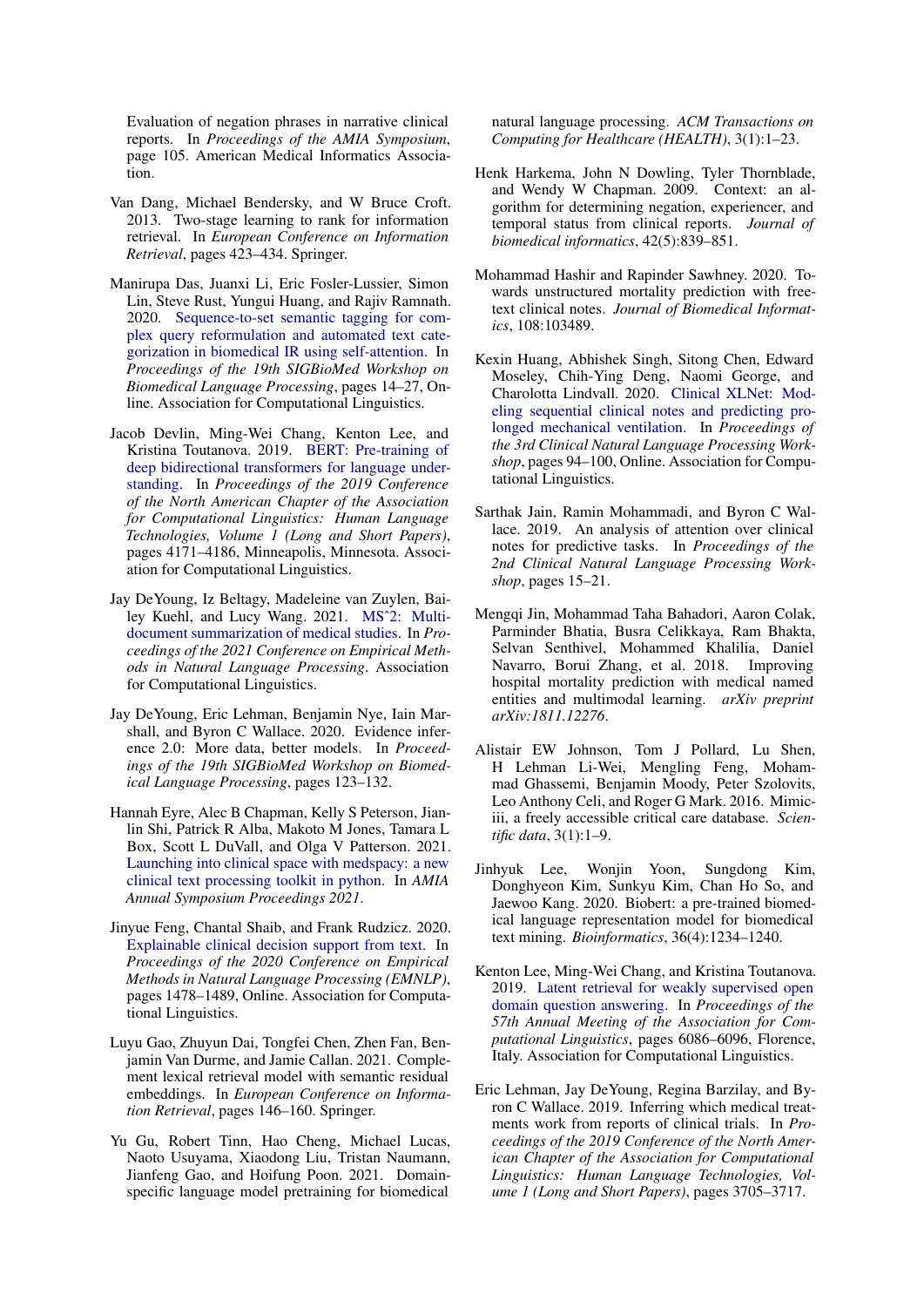- <span id="page-10-10"></span>Matthew D Li, Nishanth Thumbavanam Arun, Mishka Gidwani, Ken Chang, Francis Deng, Brent P Little, Dexter P Mendoza, Min Lang, Susanna I Lee, Aileen O'Shea, et al. 2020. Automated assessment and tracking of covid-19 pulmonary disease severity on chest radiographs using convolutional siamese neural networks. *Radiology: Artificial Intelligence*, 2(4):e200079.
- <span id="page-10-17"></span>George Michalopoulos, Yuanxin Wang, Hussam Kaka, Helen Chen, and Alexander Wong. 2021. [Umls-](https://doi.org/10.18653/v1/2021.naacl-main.139)[BERT: Clinical domain knowledge augmentation of](https://doi.org/10.18653/v1/2021.naacl-main.139) [contextual embeddings using the Unified Medical](https://doi.org/10.18653/v1/2021.naacl-main.139) [Language System Metathesaurus.](https://doi.org/10.18653/v1/2021.naacl-main.139) In *Proceedings of the 2021 Conference of the North American Chapter of the Association for Computational Linguistics: Human Language Technologies*, pages 1744–1753, Online. Association for Computational Linguistics.
- <span id="page-10-12"></span>Mark Neumann, Daniel King, Iz Beltagy, and Waleed Ammar. 2019. [ScispaCy: Fast and robust models](https://doi.org/10.18653/v1/W19-5034) [for biomedical natural language processing.](https://doi.org/10.18653/v1/W19-5034) In *Proceedings of the 18th BioNLP Workshop and Shared Task*, pages 319–327, Florence, Italy. Association for Computational Linguistics.
- <span id="page-10-16"></span>Yifan Peng, Shankai Yan, and Zhiyong Lu. 2019. Transfer learning in biomedical natural language processing: An evaluation of bert and elmo on ten benchmarking datasets. In *Proceedings of the 18th BioNLP Workshop and Shared Task*, pages 58–65.
- <span id="page-10-0"></span>Alvin Rajkomar, Eyal Oren, Kai Chen, Andrew M Dai, Nissan Hajaj, Michaela Hardt, Peter J Liu, Xiaobing Liu, Jake Marcus, Mimi Sun, et al. 2018. Scalable and accurate deep learning with electronic health records. *NPJ Digital Medicine*, 1(1):1–10.
- <span id="page-10-7"></span>Kirk Roberts, Dina Demner-Fushman, Ellen M. Voorhees, and William R. Hersh. 2016. [Overview](http://trec.nist.gov/pubs/trec25/papers/Overview-CL.pdf) [of the TREC 2016 clinical decision support track.](http://trec.nist.gov/pubs/trec25/papers/Overview-CL.pdf) In *Proceedings of The Twenty-Fifth Text REtrieval Conference, TREC 2016, Gaithersburg, Maryland, USA, November 15-18, 2016*, volume 500-321 of *NIST Special Publication*. National Institute of Standards and Technology (NIST).
- <span id="page-10-6"></span>Kirk Roberts, Matthew S Simpson, Ellen M Voorhees, and William R Hersh. 2015. Overview of the trec 2015 clinical decision support track. In *TREC*.
- <span id="page-10-2"></span>David L Sackett, William MC Rosenberg, JA Muir Gray, R Brian Haynes, and W Scott Richardson. 1996. Evidence based medicine: what it is and what it isn't.
- <span id="page-10-14"></span>Guergana K Savova, James J Masanz, Philip V Ogren, Jiaping Zheng, Sunghwan Sohn, Karin C Kipper-Schuler, and Christopher G Chute. 2010. Mayo clinical text analysis and knowledge extraction system (ctakes): architecture, component evaluation and applications. *Journal of the American Medical Informatics Association*, 17(5):507–513.
- <span id="page-10-18"></span>Peri L Schuyler, William T Hole, Mark S Tuttle, and David D Sherertz. 1993. The umls metathesaurus: representing different views of biomedical concepts. *Bulletin of the Medical Library Association*, 81(2):217.
- <span id="page-10-4"></span>Sue Sendelbach and Marjorie Funk. 2013. Alarm fatigue: a patient safety concern. *AACN advanced critical care*, 24(4):378–386.
- <span id="page-10-5"></span>Matthew S Simpson, Ellen M Voorhees, and William Hersh. 2014. Overview of the trec 2014 clinical decision support track. Technical report, LISTER HILL NATIONAL CENTER FOR BIOMEDICAL COMMUNICATIONS BETHESDA MD.
- <span id="page-10-8"></span>Alberto Ueda, Rodrygo L. T. Santos, Craig Macdonald, and Iadh Ounis. 2021. [Structured fine-tuning](https://doi.org/10.1145/3404835.3463075) [of contextual embeddings for effective biomedical](https://doi.org/10.1145/3404835.3463075) [retrieval.](https://doi.org/10.1145/3404835.3463075) In *Proceedings of the 44th International ACM SIGIR Conference on Research and Development in Information Retrieval*, SIGIR '21, page 2031–2035, New York, NY, USA. Association for Computing Machinery.
- <span id="page-10-15"></span>Özlem Uzuner, Brett R South, Shuying Shen, and Scott L DuVall. 2011. 2010 i2b2/va challenge on concepts, assertions, and relations in clinical text. *Journal of the American Medical Informatics Association*, 18(5):552–556.
- <span id="page-10-1"></span>Betty van Aken, Jens-Michalis Papaioannou, Manuel Mayrdorfer, Klemens Budde, Felix Gers, and Alexander Loeser. 2021. [Clinical outcome pre](https://doi.org/10.18653/v1/2021.eacl-main.75)[diction from admission notes using self-supervised](https://doi.org/10.18653/v1/2021.eacl-main.75) [knowledge integration.](https://doi.org/10.18653/v1/2021.eacl-main.75) In *Proceedings of the 16th Conference of the European Chapter of the Association for Computational Linguistics: Main Volume*, pages 881–893, Online. Association for Computational Linguistics.
- <span id="page-10-9"></span>Ellen Voorhees, Tasmeer Alam, Steven Bedrick, Dina Demner-Fushman, William R Hersh, Kyle Lo, Kirk Roberts, Ian Soboroff, and Lucy Lu Wang. 2021. Trec-covid: constructing a pandemic information retrieval test collection. In *ACM SIGIR Forum*, volume 54, pages 1–12. ACM New York, NY, USA.
- <span id="page-10-3"></span>Byron C Wallace. 2019. What does the evidence say? models to help make sense of the biomedical literature. In *IJCAI: proceedings of the conference*, volume 2019, page 6416. NIH Public Access.
- <span id="page-10-11"></span>Yu Wang, Jinchao Li, Tristan Naumann, Chenyan Xiong, Hao Cheng, Robert Tinn, Cliff Wong, Naoto Usuyama, Richard Rogahn, Zhihong Shen, et al. 2021. Domain-specific pretraining for vertical search: Case study on biomedical literature. In *Proceedings of the 27th ACM SIGKDD Conference on Knowledge Discovery & Data Mining*, pages 3717– 3725.

## <span id="page-10-13"></span>A PubMed Queries Per Outcome

Following are the MeSH terms that we use to retrieve literature from PubMed to construct the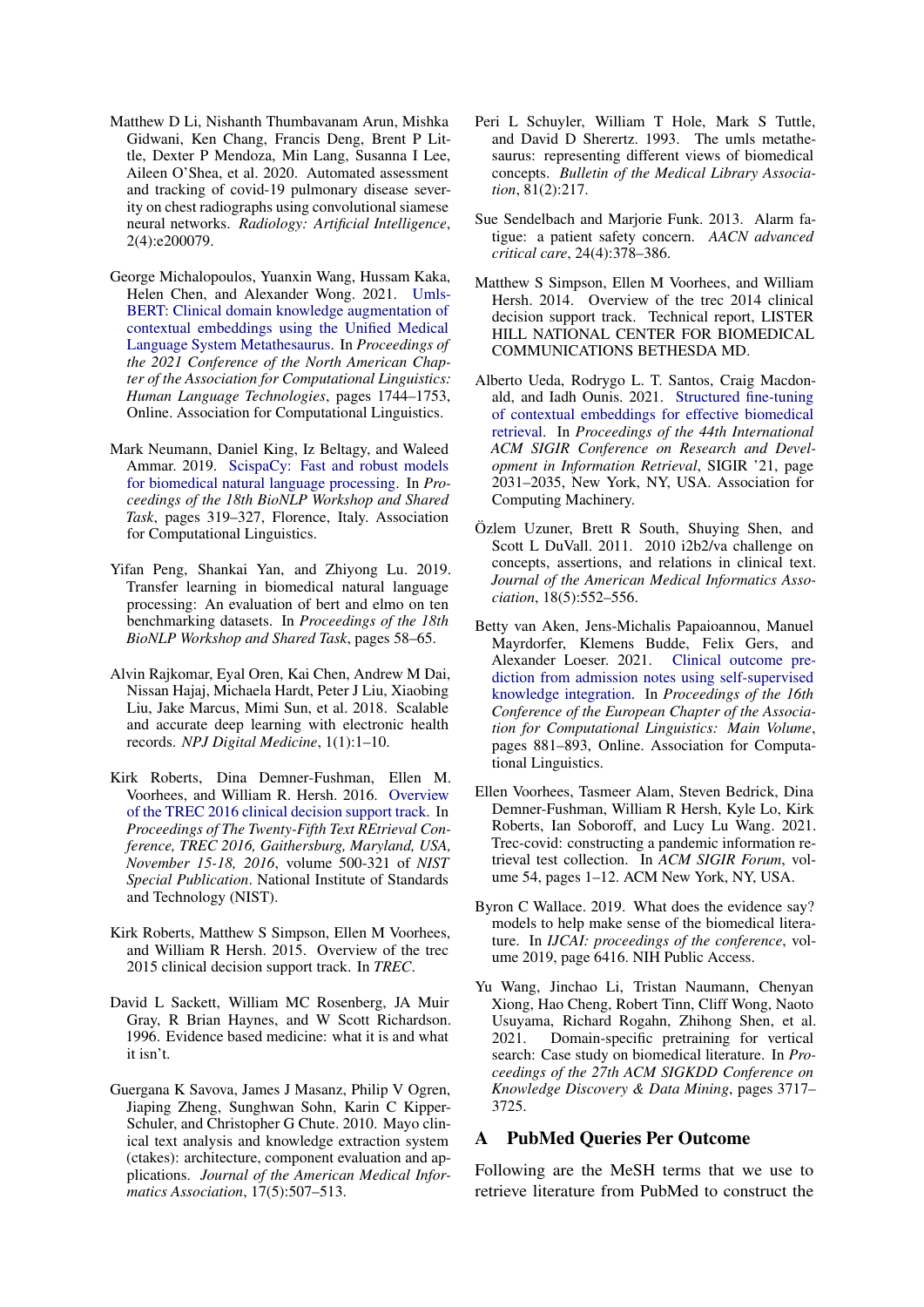outcome-specific index for each clinical outcome under consideration:

- Prolonged Mechanical Ventilation (PMV): "Respiration, Artificial". We also query using the terms "Ventilation, Mechanical" and "Ventilator Weaning" but do not find any new results.
- In-Hospital Mortality (MOR): "Hospital Mortality", "Mortality+Humans+Risk Factors". Note that the "+" operator is interpreted as AND by PubMed search.
- Length of Stay (LOS): "Length of Stay". All other MeSH terms from the tagger are aliases of this term.

## <span id="page-11-0"></span>B Implementation Details

Entity Extraction. First, we extract entities from clinical notes using a model trained on the i2b2 2010 concept extraction dataset [\(Uzuner et al.,](#page-10-15) [2011\)](#page-10-15). This dataset consists of clinical notes annotated with three types of entities: problems, tests, and treatments. These entity types cover the pertinent medical information that can be used to retrieve abstracts relevant to a clinical note. Moreover, the i2b2 guidelines require annotators to include all qualifiers within an entity span, so training a model on these annotations should bias it towards including pertinent entity qualifiers. Our entity extraction model uses a BERT-based language model to compute token representations, followed by a linear layer to predict entity labels.

We use ClinicalBERT [\(Alsentzer et al.,](#page-8-2) [2019\)](#page-8-2) as the the language model to train our i2b2 entity extractor. Table [6](#page-12-3) shows the performance of our model on the i2b2 2010 test set. These numbers are close to the exact F1 scores reported by [Alsentzer](#page-8-2) [et al.](#page-8-2) [\(2019\)](#page-8-2) on i2b2 2010 (87.8).

Entity Filtering. After extracting entities, we filter out all negated entities. Negated entities are detected using the ConText algorithm for negation detection from clinical text [\(Harkema et al.,](#page-9-10) [2009\)](#page-9-10). We use the implementation of ConText negated entity detection algorithm provided by medspaCy [\(Eyre et al.,](#page-9-17) [2021\)](#page-9-17).

MeSH Linking. Finally, the set of filtered entities is linked to MeSH terms using scispaCy. Entities not linked to MeSH terms are discarded. MeSH terms linked in clinical notes and abstracts are used to compute TF-IDF vectors for the sparse retrieval model.

Bi-Encoder Given a query clinical note Q and an abstract document  $D_i$ , a BERT-based encoder is used to compute dense embedding representations  $E_Q$  and  $E_{D_i}$ . A scoring function S is defined as the Euclidean distance between query and document embeddings:

$$
S(Q, D_i) = ||E_Q - E_{D_i}||_2 \tag{5}
$$

Documents closest to the query vector in the embedding space are returned as top-ranked results. The bi-encoder is trained using a triplet loss function defined as follows:

$$
L(Q, D_i^+, D_i^-) =
$$
  
max $(S(Q, D_i^+) - S(Q, D_i^-) + m, 0)$  (6)

Here  $D_i^+$  is an abstract more relevant to the clinical note Q than  $D_i^-$  and m is a margin value. We use PubmedBERT [\(Gu et al.,](#page-9-12) [2021\)](#page-9-12) as the encoder and train our bi-encoder using the dataset from the TREC 2016 clinical decision support task [\(Roberts et al.,](#page-10-7) [2016\)](#page-10-7). $9$  This dataset consists of 30 de-identified EHR notes, along with ∼1000 PubMed abstracts per note marked for relevance. We select relevant abstracts per note as positive candidates  $(D_i^+)$ , and irrelevant abstracts for the same note as negative candidates  $(D_i^-)$ .

Outcome prediction module training. We use a weighted cross-entropy loss function to handle class imbalance. Given a dataset with  $N$  total examples,  $c$  classes and  $n_i$  examples in class i, class weights are computed as follows:

$$
w_i = \frac{N}{c \cdot n_i} \tag{7}
$$

We use Adam optimizer, treating initial learning rate as a hyperparameter. All models are implemented in PyTorch, and we use Huggingface implementations for all pretrained language models.

## <span id="page-11-1"></span>C Hyperparameter Tuning

We do a grid search over the following hyperparameter values for each aggregation:

Learning Rate (LR): [5e-4, 1e-5, 5e-5, 1e-6,5e-6] Number of top abstracts (k): [1, 5, 10]

<span id="page-11-2"></span> $9$ We do not use data from TREC 2014 and 2015 since they use idealized case reports instead of actual EHR notes. Combining all three datasets degraded performance, likely due to differences in language between case reports and EHRs.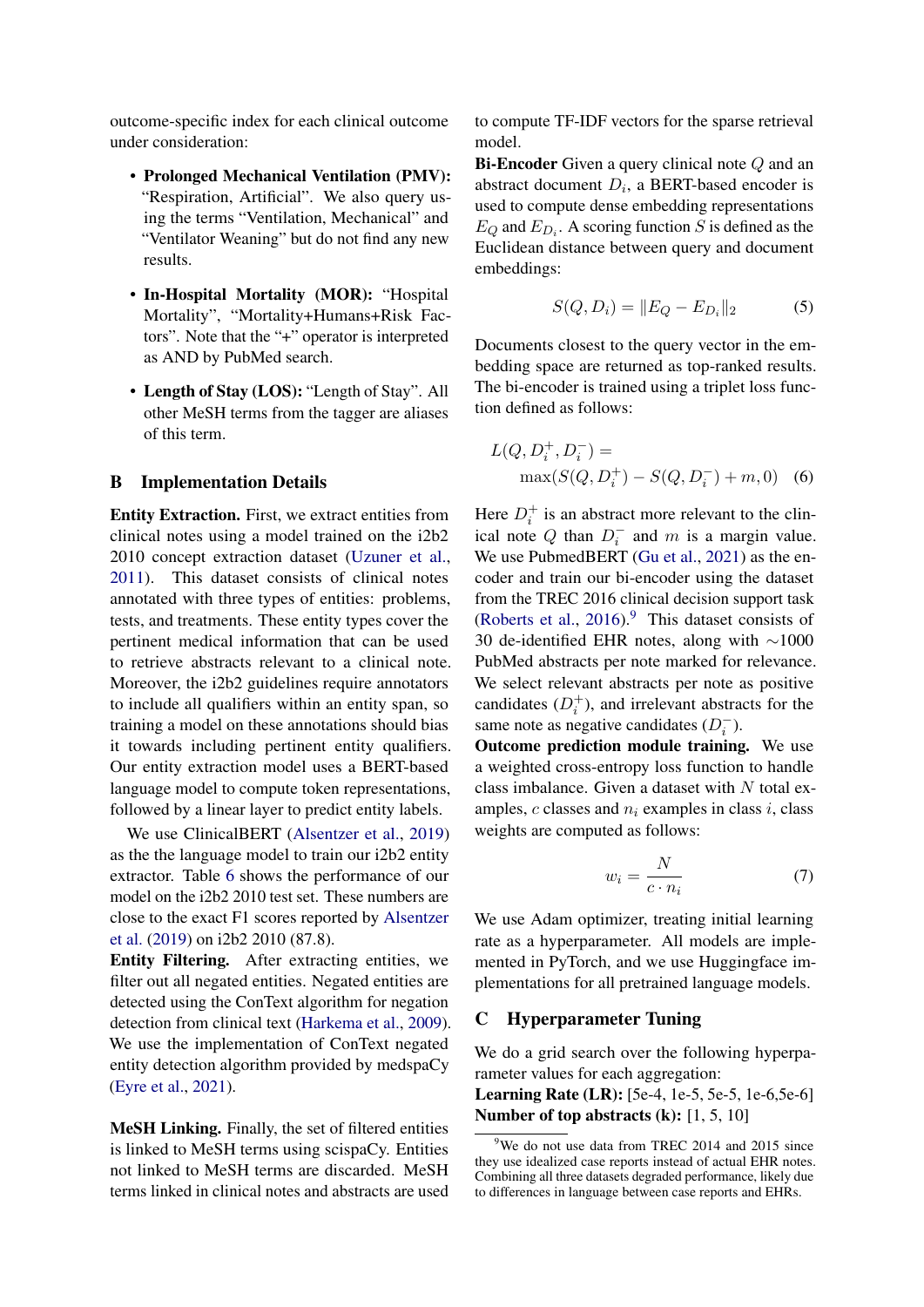<span id="page-12-0"></span>

|                             | <b>PMV</b>               |       |              | <b>MOR</b> | LOS          |          |
|-----------------------------|--------------------------|-------|--------------|------------|--------------|----------|
| LM                          | <b>AUROC</b><br>Micro F1 |       | <b>AUROC</b> | Micro F1   | <b>AUROC</b> | Micro F1 |
| <b>ClinicalBERT</b> (Full)  | 54.66                    | 53.93 | 81.78        | 86.34      | 70.94        | 40.00    |
| <b>ClinicalBERT</b> (Disc.) | 54.91                    | 54.21 | 81.78        | 86.34      | 71.44        | 40.36    |
| <b>CORe</b>                 | 54.98                    | 54.35 | 81.58        | 84.85      | 69.15        | 37.94    |
| <b>BLUEBERT</b>             | 56.60                    | 55.34 | 82.40        | 84.75      | 71.87        | 41.93    |
| <b>UMLSBERT</b>             | 57.42                    | 55.48 | 83.31        | 87.29      | 71.60        | 41.84    |

<span id="page-12-3"></span>Table 5: Performance of various language models trained on clinical and biomedical text on all clinical outcomes. For ClinicalBERT, Disc. and Full refer respectively to variants trained on discharge summaries only and both discharge summaries and nursing notes.

| Category    | <b>Exact F1</b> |
|-------------|-----------------|
| Overall     | 86.66           |
| <b>Test</b> | 87.48           |
| Problem     | 86.53           |
| Treatment   | 86.03           |

Table 6: Entity extraction model performance on i2b2 2010 test set

Gradient accumulation steps (GA): [10, 20] This hyperparameter grid stays consistent across all outcome prediction experiments. For all experiments, we currently report the outcome of a single run.

## D Computing Infrastructure

Our experiments were carried out on 2 AWS p3.16xlarge instances, which are 8-GPU machines with 16 GB RAM per GPU. All our experiments can be run on a single 16 GB GPU.

# <span id="page-12-2"></span>E Results from Learning To Retrieve Model

Given a note Q, we first obtain a set of top 100 relevant abstracts  $(Docs(Q) = \{D_1, ..., D_{100}\})$  from the BEEP retrieve-rerank pipeline. The retriever component is then defined as follows:

$$
E_Q = BERT_Q(Q)
$$
 (8)

$$
E_{D_i} = BERT_D(D_i) \tag{9}
$$

$$
S_{retr}(Q, D_i) = cosine(E_Q, E_{D_i})
$$
 (10)

 $BERT_Q(X)$  and  $BERT_D(X)$  are the query and document encoder functions. Based on retriever scores  $S_{retr}$ , we select the top k abstracts and perform outcome prediction using the same structure as the BEEP outcome prediction module. We also add the following early update loss term to the

outcome loss for the retriever component:

$$
P_{early}(D_i|Q) = \frac{exp(S_{retr}(Q, D_i))}{\sum_{D_j \in Docs(Q)} exp(S_{retr}(Q, D_j))}
$$
\n(11)  
\n
$$
L_{early} = -\log \sum_{D_j \in Docs(Q)} y_j P_{early}(D_j|Q)
$$

$$
(12)
$$

where  $y_i$  is set to 1 if using document  $D_i$  alongside Q results in a confidence increase in the correct outcome (as per BEEP) and 0 otherwise. Our L2R model does not improve performance over BEEP (results in Table [7\)](#page-13-2). We speculate that this may partly be due to the fact that the heuristic we use to assign  $y_i$  values in early update loss is not as accurate as the one used by [Lee et al.](#page-9-16) [\(2019\)](#page-9-16) (directly checking for presence of the answer in a document, for the reading comprehension task).

Table [7](#page-13-2) presents results for the learning-toretrieve model on all clinical outcomes using UMLSBERT as the encoder. From the table, we can see that while L2R improves performance over a notes-only baseline, its performance is comparable to BEEP. As mentioned earlier, we speculate that this may partly be attributed to the fact that the heuristic we use to assign  $y_i$  values in early update loss is not as accurate as the one used by [Lee et al.](#page-9-16) [\(2019\)](#page-9-16) (directly checking for presence of answer in document, for the reading comprehension task). We believe that experimenting with other sources of supervision to generate  $y_i$  values and weighting mechanisms to better combine outcome and early update losses might lead to larger improvements, but we leave those to future work.

# <span id="page-12-1"></span>F Literature-Augmented Outcome Prediction with CORe

Table [8](#page-13-1) shows the overall performance of our literature-augmented outcome prediction system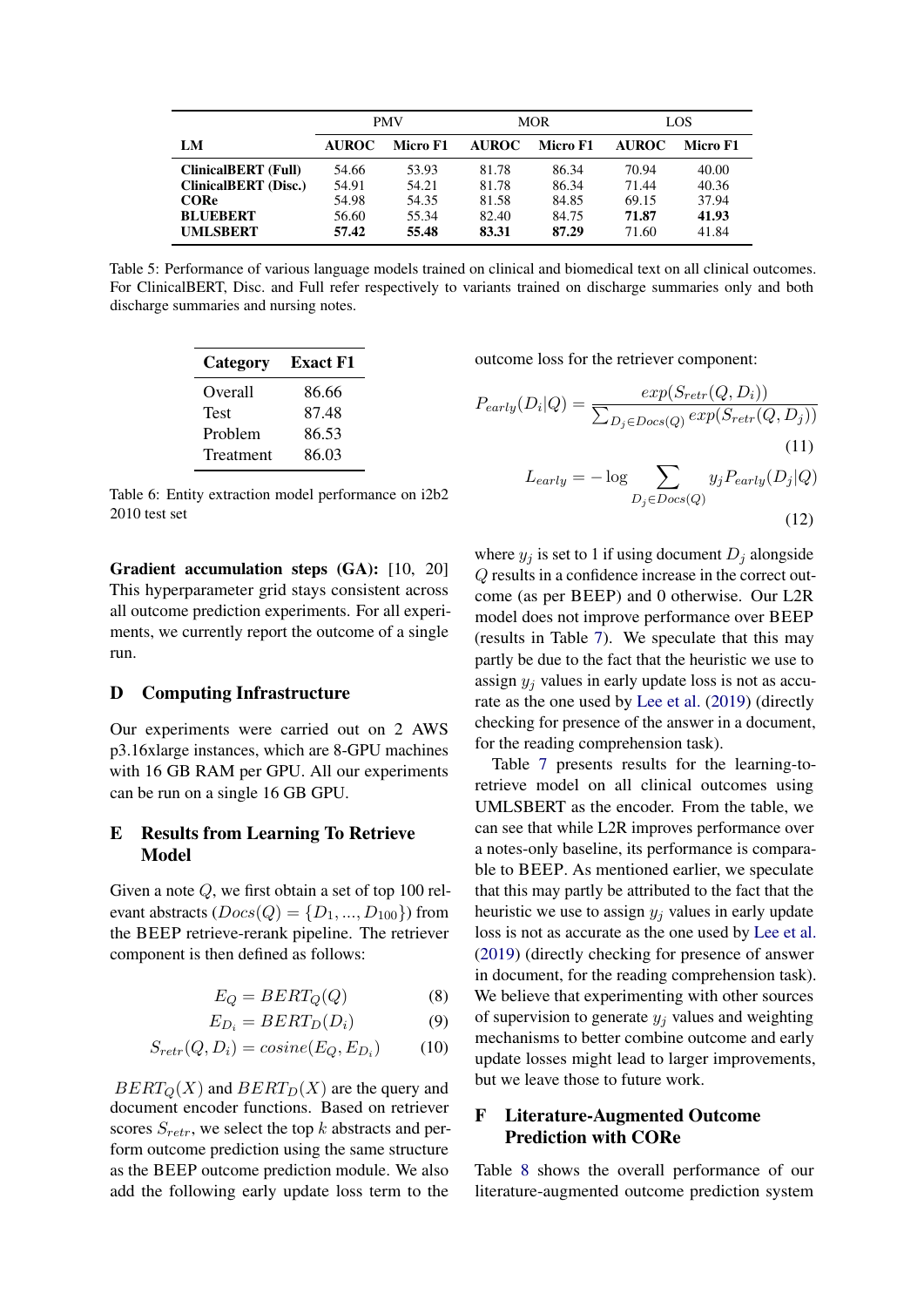<span id="page-13-2"></span>

|                 | <b>PMV</b> |       |       | <b>MOR</b> |       |                                                                         | LOS   |       |       |
|-----------------|------------|-------|-------|------------|-------|-------------------------------------------------------------------------|-------|-------|-------|
| Model           |            |       |       |            |       | AUROC Micro F1 Macro F1 AUROC Micro F1 Macro F1 AUROC Micro F1 Macro F1 |       |       |       |
| <b>UMLSBERT</b> | 56.44      | 56.07 | 54.97 | 83.34      | 87.93 | 66.93                                                                   | 72.19 | 43.12 | 42.20 |
| $+Avg$          | 54.17      | 53.53 | 41.51 | 84.54      | 90.47 | 60.53                                                                   | 71.90 | 44.88 | 41.26 |
| +SVote          | 54.29      | 52.82 | 39.93 | 84.50      | 90.51 | 61.10                                                                   | 72.17 | 45.56 | 41.68 |
| +WVote          | 57.60      | 56.50 | 55.93 | 83.92      | 90.54 | 61.20                                                                   | 72.72 | 46.46 | 42.17 |
| $+$ WAvg        | 58.65      | 55.79 | 53.68 | 84.68      | 90.59 | 62.78                                                                   | 72.16 | 45.04 | 40.87 |

Table 7: Performance of learning to retrieve (L2R) model on all clinical outcomes using the UMLSBERT language model

<span id="page-13-1"></span>

|                                              | <b>PMV</b>                       |                                  |                                                                | <b>MOR</b>                       |                                  |                                  | LOS                              |                                  |                                  |
|----------------------------------------------|----------------------------------|----------------------------------|----------------------------------------------------------------|----------------------------------|----------------------------------|----------------------------------|----------------------------------|----------------------------------|----------------------------------|
| Model                                        |                                  |                                  | AUROC Micro F1 Macro F1 AUROC Micro F1 Macro F1 AUROC Micro F1 |                                  |                                  |                                  |                                  |                                  | <b>Macro F1</b>                  |
| <b>CORe</b><br>$+Avg$<br>$+$ SVote<br>+WVote | 55.91<br>58.76<br>58.40<br>58.03 | 53.96<br>55.51<br>58.62<br>56.92 | 53.71<br>55.43<br>55.23<br>53.14                               | 79.96<br>82.41<br>81.90<br>82.81 | 78.92<br>84.67<br>89.90<br>89.87 | 62.46<br>66.06<br>55.76<br>53.16 | 71.52<br>71.99<br>71.35<br>70.96 | 42.59<br>40.54<br>45.07<br>44.74 | 42.33<br>40.39<br>40.16<br>39.73 |
| $+$ WAvg                                     | 57.53                            | 55.51                            | 55.49                                                          | 81.98                            | 81.86                            | 64.63                            | 71.17                            | 39.48                            | 39.67                            |

Table 8: Performance of baseline and literature-augmented outcome prediction models on all clinical outcomes using the CORe language model

<span id="page-13-3"></span>

|                 | <b>PMV</b>   |          |                 | <b>MOR</b> |       |                               | LOS   |          |          |
|-----------------|--------------|----------|-----------------|------------|-------|-------------------------------|-------|----------|----------|
| Model           | <b>AUROC</b> | Micro F1 | <b>Macro F1</b> |            |       | AUROC Micro F1 Macro F1 AUROC |       | Micro F1 | Macro F1 |
| <b>BLUEBERT</b> |              |          |                 |            |       |                               |       |          |          |
| $+Avg$          | 55.72        | 54.38    | 46.95           | 68.72      | 89.49 | 47.23                         | 63.40 | 39.40    | 29.15    |
| +SVote          | 57.11        | 56.50    | 52.21           | 71.04      | 89.49 | 48.73                         | 63.46 | 39.41    | 28.90    |
| +WVote          | 55.83        | 53.25    | 43.43           | 71.00      | 89.50 | 48.73                         | 63.40 | 39.56    | 27.52    |
| $+$ WAvg        | 56.99        | 55.65    | 47.97           | 71.39      | 89.48 | 49.26                         | 63.46 | 39.34    | 27.99    |
| <b>UMLSBERT</b> |              |          |                 |            |       |                               |       |          |          |
| $+Avg$          | 59.15        | 55.37    | 50.79           | 71.22      | 89.49 | 48.54                         | 63.84 | 39.49    | 30.30    |
| +SVote          | 56.53        | 55.09    | 51.76           | 69.31      | 89.50 | 47.71                         | 63.14 | 38.95    | 27.12    |
| +WVote          | 57.06        | 54.38    | 53.77           | 70.54      | 89.46 | 49.34                         | 63.46 | 39.40    | 27.55    |
| $+$ WAvg        | 56.99        | 54.94    | 54.29           | 70.04      | 89.46 | 49.16                         | 63.51 | 39.51    | 28.32    |

Table 9: Performance of models that only use retrieved literature for outcome prediction on all clinical outcomes

<span id="page-13-0"></span>

|                 |         | $<$ 3 days |         | $>=$ 3 and $<=$ 7 days |         | $>7$ and $\leq$ =14 days |         | >14 days |  |
|-----------------|---------|------------|---------|------------------------|---------|--------------------------|---------|----------|--|
| Model           | Prec@10 | Rec@10     | Prec@10 | Rec@10                 | Prec@10 | Rec@10                   | Prec@10 | Rec@10   |  |
| <b>BLUEBERT</b> | 47.6    | 37.11      | 61.09   | 16.14                  | 44.98   | 14.15                    | 50.74   | 26.93    |  |
| $+Avg$          | 54.23   | 24.0       | 60.64   | 16.02                  | 45.45   | 14.49                    | 49.48   | 25.66    |  |
| +SVote          | 54.48   | 27.12      | 62.12   | 16.41                  | 46.38   | 14.97                    | 51.33   | 26.87    |  |
| +WVote          | 55.73   | 21.68      | 61.66   | 16.29                  | 46.68   | 12.78                    | 47.99   | 25.18    |  |
| $+$ WAvg        | 52.48   | 28.28      | 60.75   | 16.05                  | 47.33   | 15.12                    | 51.03   | 26.99    |  |
| <b>UMLSBERT</b> | 47.33   | 37.11      | 59.95   | 15.84                  | 44.83   | 13.04                    | 48.92   | 25.97    |  |
| $+Avg$          | 53.08   | 26.14      | 60.41   | 15.96                  | 48.3    | 15.27                    | 49.6    | 26.03    |  |
| +SVote          | 52.37   | 28.55      | 59.5    | 15.72                  | 44.38   | 14.38                    | 49.36   | 25.72    |  |
| +WVote          | 57.22   | 27.21      | 64.28   | 16.98                  | 45.43   | 14.78                    | 50.4    | 26.33    |  |
| $+$ WAvg        | 52.86   | 20.61      | 59.84   | 15.81                  | 44.9    | 14.38                    | 48.44   | 25.24    |  |

Table 10: Precision and recall scores for top 10% high-confidence predictions per class (precision/recall@TOP-K) for LOS.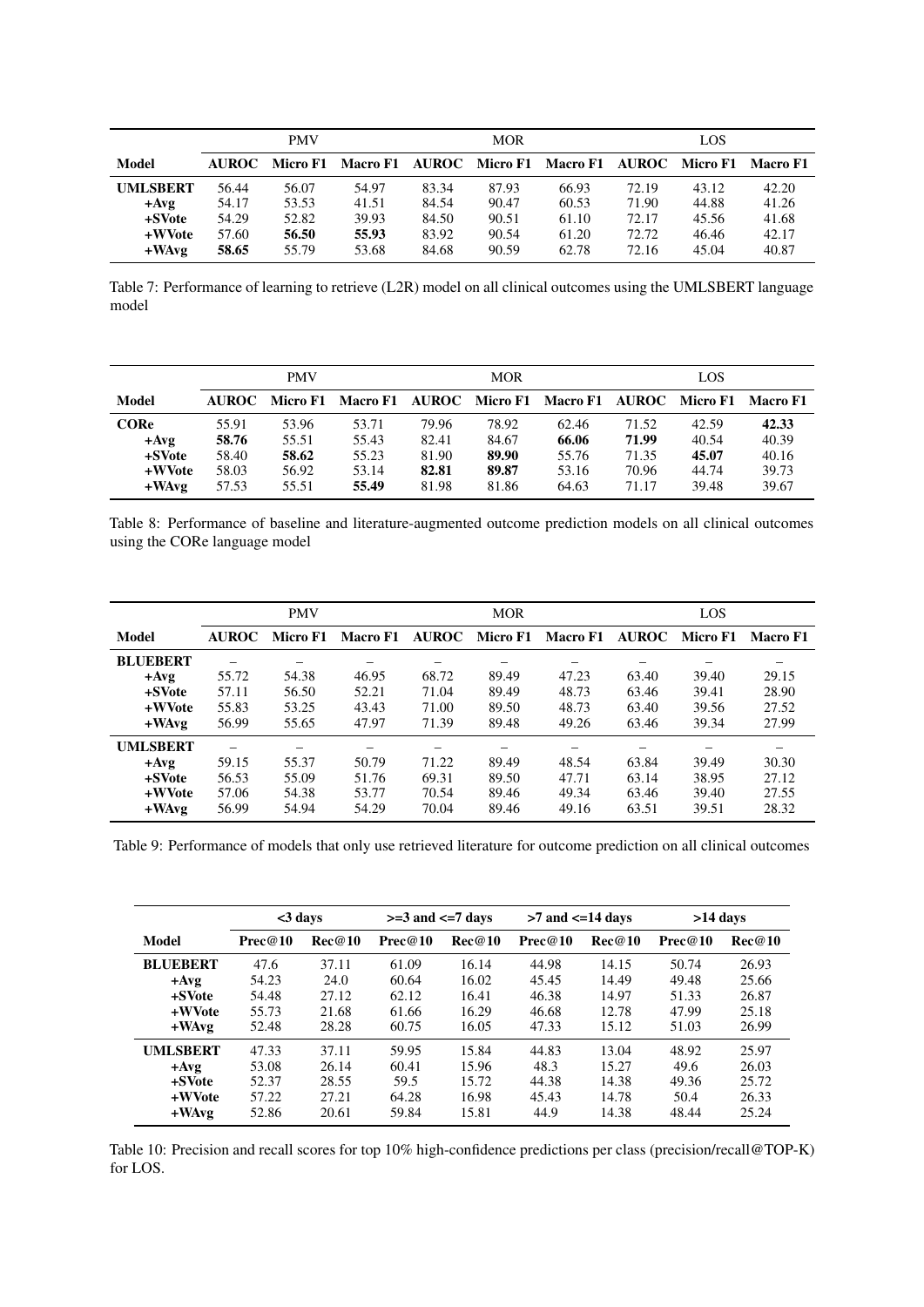<span id="page-14-3"></span>

| <b>Model</b>          | No PMV | <b>PMV</b> |
|-----------------------|--------|------------|
| <b>BLUEBERT+Avg</b>   | 55.47  | 57.48      |
| <b>BLUEBERT+SVote</b> | 56.82  | 55.56      |
| <b>BLUEBERT+WVote</b> | 62.50  | 62.67      |
| <b>BLUEBERT+WAvg</b>  | 56.34  | 61.29      |
| <b>UMLSBERT+Avg</b>   | 63.71  | 60.71      |
| <b>UMLSBERT+SVote</b> | 50.39  | 65.62      |
| <b>UMLSBERT+WVote</b> | 61.83  | 59.09      |
| <b>UMLSBERT+WAvg</b>  | 57.80  | 63.33      |

(a) Precision on PMV, when considering cases for which literature-augmented models achieve >10% increase in prediction confidence over baseline.

| Model                 | No MOR | <b>MOR</b> |
|-----------------------|--------|------------|
| <b>BLUEBERT+Avg</b>   | 87.91  | 69.77      |
| <b>BLUEBERT+SVote</b> | 87.49  | 75.00      |
| <b>BLUEBERT+WVote</b> | 86.99  | 76.09      |
| <b>BLUEBERT+WAvg</b>  | 87.29  | 77.68      |
| <b>UMLSBERT+Avg</b>   | 85.33  | 83.33      |
| <b>UMLSBERT+SVote</b> | 90.33  | 31.01      |
| <b>UMLSBERT+WVote</b> | 86.66  | 52.17      |
| <b>UMLSBERT+WAvg</b>  | 85.29  | 60.00      |

(b) Precision on MOR, when considering cases for which literature-augmented models achieve >10% increase in prediction confidence over baseline.

on all three clinical outcomes when the CORe language model is used as an encoder. From this table, we can see that adding literature improves performance in this setting as well (with the exception of macro F1 on length of stay). However the overall scores are lower than the settings in which UMLSBERT and BLUEBERT are used as encoders (Table [2\)](#page-5-1).

# <span id="page-14-1"></span>G Literature-Only Outcome Prediction

To quantitatively test the quality of the retrieved literature, we run an ablation study in which we predict the clinical outcome using only the literature retrieved for a specific patient case, without incorporating any information from the patient clinical note. Table [9](#page-13-3) shows the results for this ablation study, using both BLUEBERT and UMLSBERT encoders. From this table, we can see that while removing the clinical note leads to performance drops, especially on mortality and length of stay, the retrieved literature does have some predictive ability. We take this as indication that the retrieved literature contains some clinical indicators associated with the outcome, that are also present in the patient's clinical note.

# <span id="page-14-0"></span>H Analyzing High Confidence Increases Over Baseline

Finally, we also examine an alternate way of using high-confidence predictions made by our models. We run both baseline and literature-augmented systems, and only consider predictions from the literature-augmented system that show a high increase in confidence, such as  $> 10\%$  increase relative to the baseline predictions for the same cases. Tables [11a](#page-14-3) and [11b](#page-14-3) show the precision scores of all models on prolonged mechanical ventilation and mortality in this setting. We can see that precision scores in this setting are fairly high, especially for the negative class in mortality prediction. Most averaging variants also do well on the positive class in mortality prediction.

# <span id="page-14-2"></span>I Examples of Literature For Incorrect Outcome Cases

We categorize examples into the following:

- 1. Patient condition and outcome directly related
- 2. Patient history and outcome related
- 3. Known outcome indicators not present in patient
- 4. Ongoing treatment and outcome related
- 5. No cohort match
- 6. No/weak condition match
- 7. Condition-outcome pair not studied
- 8. No evidence for outcome/Weak evidence for direct relationship between patient condition and outcome

From table [12,](#page-15-1) we can see that retrieved literature from *unhelpful* categories often does not match patient characteristics. The first case discusses a patient who has had an ICD firing incident, but the retrieved literature discusses ICD implantation therapy. While related, there is no discussion of the impact of ICD firing on various clinical outcomes.

For the second case, we see that the retrieved article discusses strokes in general, without matching any of the patient's indications or demographic characteristics. Moreover, the outcome of interest (mortality) is mentioned briefly, but links between the outcome and patient conditions are not studied. Finally, the third case provides an example of a common phenomenon we observe. There are a fair number of review articles retrieved that do not have strong evidential statements in the abstract. For the third case, the retrieved abstract discusses the need for early triage/transfer (which could lead to low length of stay), but then do not provide any conclusive evidence.